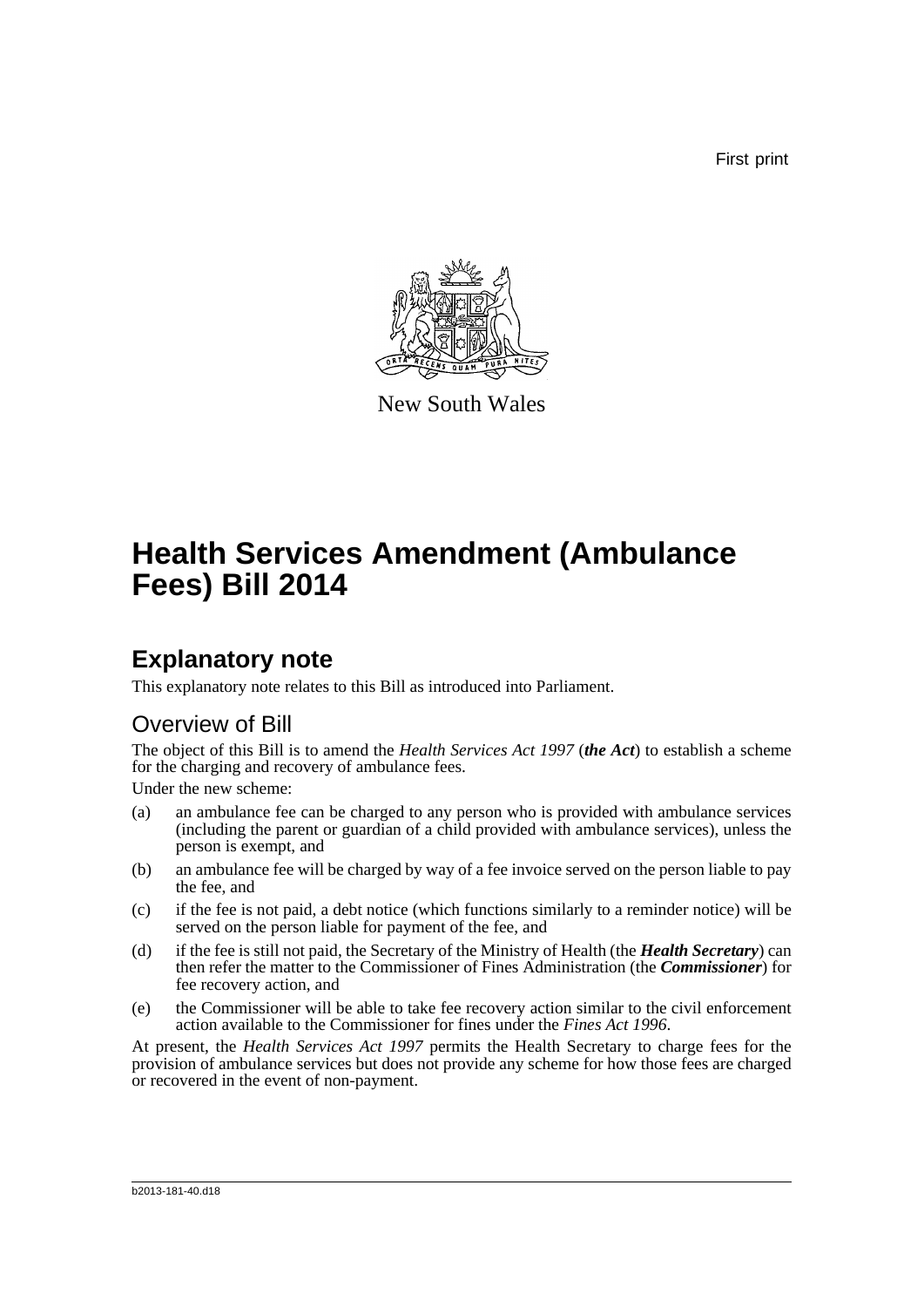# Outline of provisions

**Clause 1** sets out the name (also called the short title) of the proposed Act.

**Clause 2** provides for the commencement of the proposed Act on a day or days to be appointed by proclamation.

### **Schedule 1 Amendment of Health Services Act 1997 No 154**

**Schedule 1 [4]** inserts proposed Parts 3–7 into Chapter 5A of the Act. These Parts set out the new scheme for the charging of ambulance fees.

**Proposed Part 3 of Chapter 5A** empowers the Health Secretary to charge fees (*ambulance fees*) for the provision of ambulance services by or on behalf of the Health Secretary.

The Health Secretary may charge an ambulance fee to any person who has been provided with ambulance services, other than a child. If ambulance services are provided to a child, the Health Secretary may charge an ambulance fee for those services to any parent or guardian of the child.

Fees are to be charged in accordance with a scale of fees approved by the Minister. This is also the case at present.

An exemption from ambulance fees applies to health benefits fund contributors and concession card holders. Further exemptions may be provided for by the regulations and by payment rules issued by the Health Secretary. The payment rules may also make provision for waiver and reduction of fees, extension of time to pay and payment by instalment.

**Proposed Part 4 of Chapter 5A** provides for the method by which ambulance fees are to be charged.

The Health Secretary charges an ambulance fee by issuing an invoice (a *fee invoice*) for the ambulance fee and serving the fee invoice on the person liable for payment of the fee.

If the fee is not paid within 7 days of the due date specified in the fee invoice, the Health Secretary may issue a notice (a *debt notice*) for the outstanding amount. The debt notice is required to inform the recipient that, if the fee is not paid, fee recovery action may be taken by the Commissioner and that, if fee recovery action is taken, the person liable for the fee may also be liable for fee recovery costs.

Both the fee invoice and the debt notice are required to include information about fee reviews (this is dealt with by proposed Part 6).

The due date for payment specified in a fee invoice or debt notice must be at least 21 days after it is served on the person.

**Proposed Part 5 of Chapter 5A** provides that an ambulance fee specified in a debt notice served on a person is recoverable by the Health Secretary as a debt in a court of competent jurisdiction. The provisions permit the Health Secretary, instead of taking court proceedings to recover an ambulance fee, to refer the ambulance fee to the Commissioner for fee recovery action. The referral may be made only if the ambulance fee is not paid within 7 days of the due date for payment specified in the debt notice. The Health Secretary may, at any time, revoke the referral of an ambulance fee to the Commissioner or request the Commissioner to suspend fee recovery action.

The provisions permit the Health Secretary to disclose certain information to the Commissioner in connection with that fee recovery action.

Fee recovery action is dealt with by proposed Schedule 9.

**Proposed Part 6 of Chapter 5A** allows any person who is charged an ambulance fee to apply to the Health Secretary for a review of the decision to charge the fee. The Health Secretary is required to conduct a review if the application is duly made. While an on-time application for review is before the Health Secretary, fee recovery action is to be suspended. After conducting a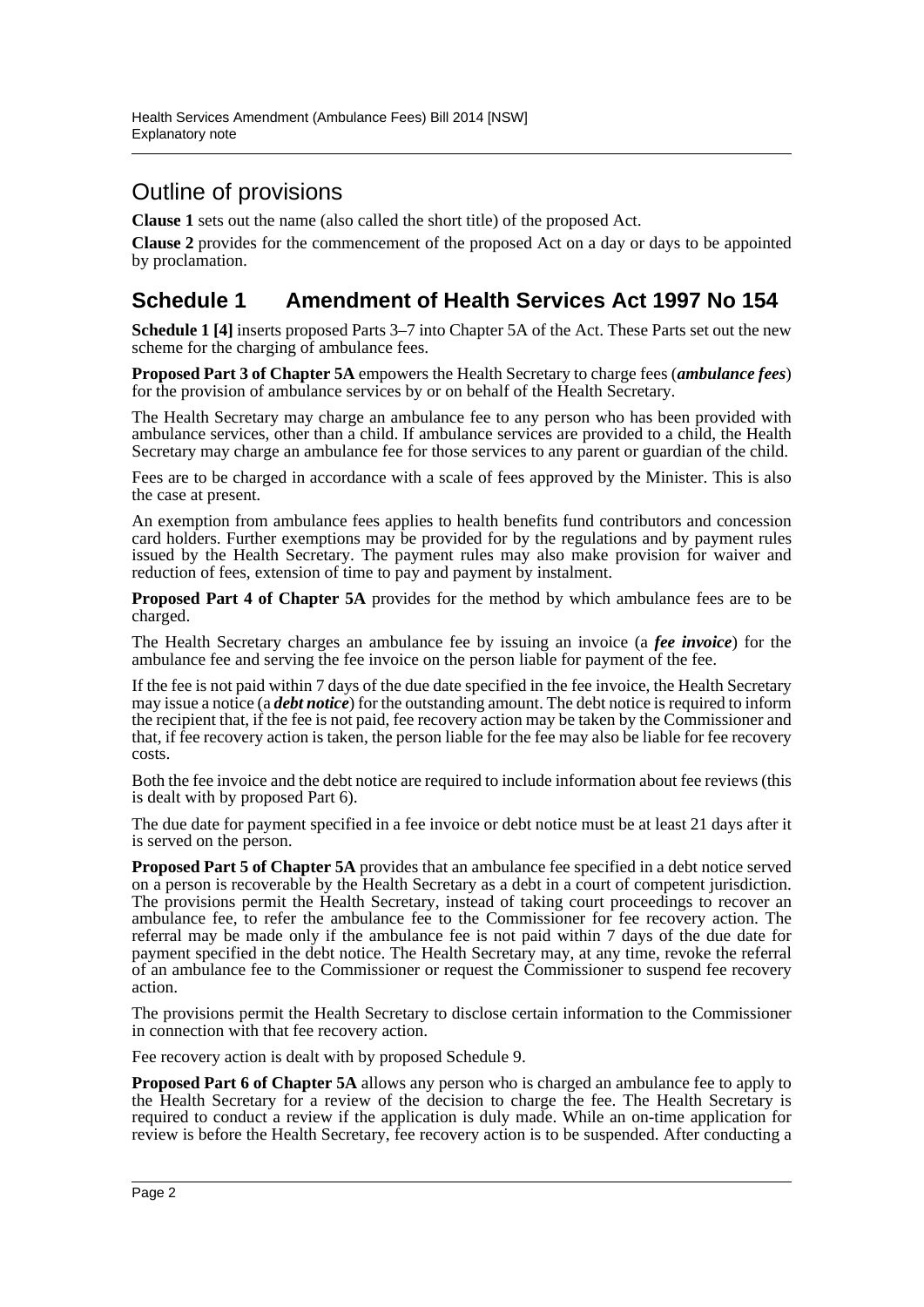review, the Health Secretary may revoke the decision to charge an ambulance fee, waive payment of the ambulance fee or confirm the decision to charge an ambulance fee with or without changing the payment arrangements for the fee.

**Proposed Part 7 of Chapter 5A** provides for the writing off of unpaid fees and the service and form of notices under the new scheme.

**Schedule 1 [6]** inserts proposed Schedule 9 into the Act. This Schedule sets out the new scheme for the recovery of ambulance fees. The scheme is modelled on parts of the *Fines Act 1996*, in particular, the civil enforcement mechanisms for fines under that Act.

**Proposed Schedule 9** permits the Commissioner to make a fee recovery order in respect of any ambulance fee referred to the Commissioner by the Health Secretary. Notice of a fee recovery order must be served on the person liable for payment of the ambulance fee (the *debtor*). If the ambulance fee is not paid in accordance with the fee recovery order, the Commissioner may take fee recovery action.

The following fee recovery action may be taken by the Commissioner:

- (a) the Commissioner may make a property seizure order in relation to any property of the debtor,
- (b) the Commissioner may make a garnishee order in relation to wages, salary or other amounts payable to the debtor,
- (c) the Commissioner may have the ambulance fee registered as a charge on land owned by the debtor.

Certain ancillary powers may be exercised in connection with those fee recovery actions, including powers to examine the debtor and to enter land.

If fee recovery action is taken, the Commissioner may charge, and recover from the debtor, fee recovery costs in addition to the ambulance fee payable by the debtor.

The proposed Schedule also gives the Commissioner discretion to suspend or cancel fee recovery action, to withdraw a fee recovery order and reverse fee recovery action and to grant further time to pay. Specific provision is made for hardship. The Hardship Review Board will have similar functions with respect to ambulance fees as it has with respect to fines under the *Fines Act 1996*.

The Commissioner may enter into arrangements with the Health Secretary for the payment of ambulance fees recovered under the new scheme, and may retain a fee for services provided under the scheme.

The new provisions ensure that personal information obtained by the Commissioner or staff under the scheme is disclosed and used only in connection with the fee recovery scheme. It is not permitted to use the information for fines enforcement or taxation purposes.

Other administrative arrangements under the scheme are similar to the administrative arrangements in relation to fines under the *Fines Act 1996*, and certain provisions of that Act apply (with modifications) to the scheme.

**Schedule 1 [3]** is a consequential amendment.

**Schedule 1** [1] defines expressions used in the new provisions and re-enacts existing definitions.

**Schedule 1 [2]** repeals a provision that is re-enacted in the new scheme.

**Schedule 1 [5]** provides for transitional matters. Among other things, the provisions enable the Health Secretary to issue a debt notice for a fee that was charged before the commencement of the scheme. Accordingly, if the ambulance fee is not paid in accordance with the debt notice, the fee can be referred to the Commissioner and fee recovery action can be taken under the new scheme.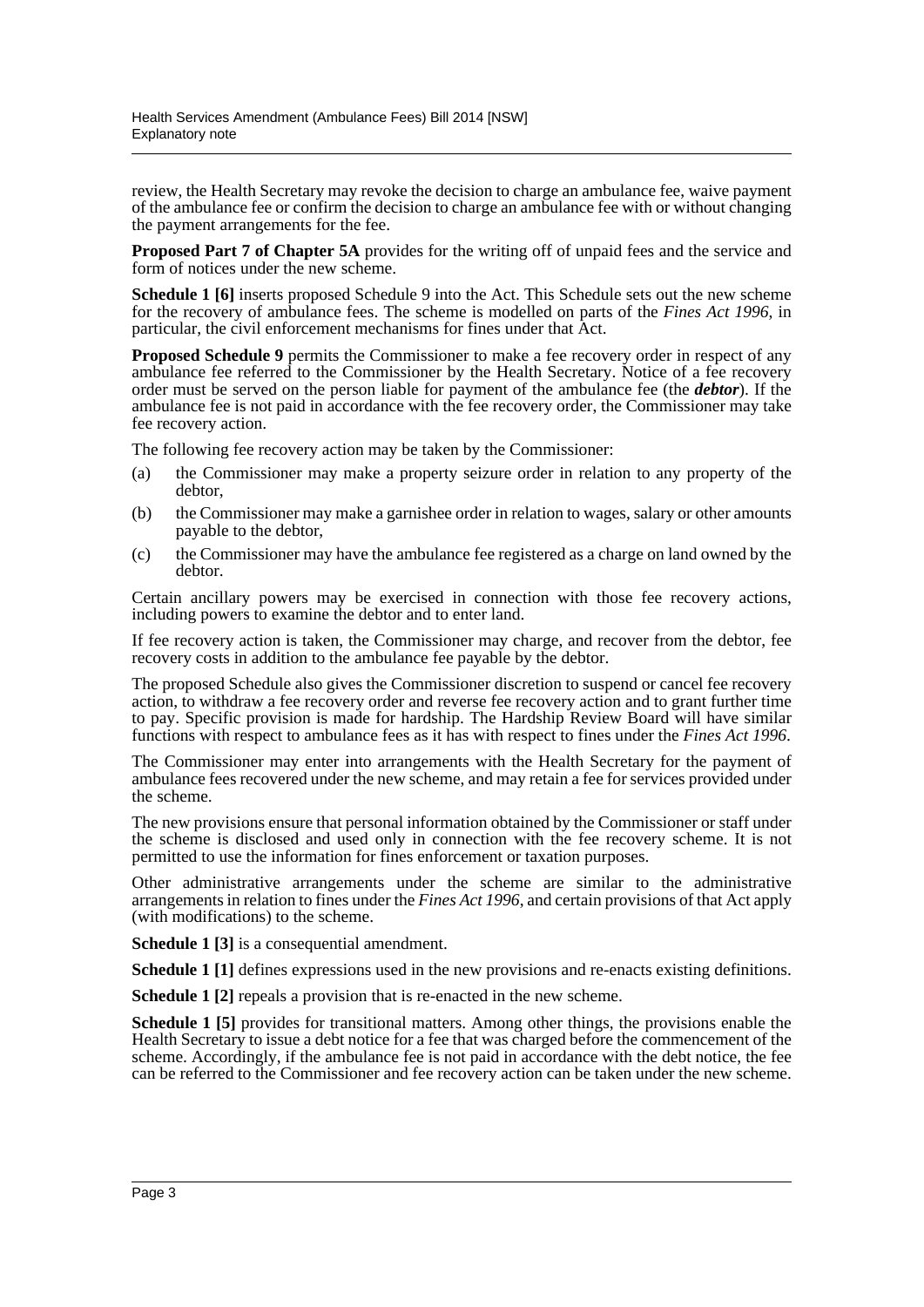## **Schedule 2 Amendment of other Acts**

**Schedule 2.1** amends the *Fines Act 1996* to permit the name "State Debt Recovery" to be used in connection with fee recovery action under the new scheme.

**Schedule 2.2** amends the *Law Enforcement (Powers and Responsibilities) Act 2002* to permit search warrants to be issued in connection with fee recovery action under the new scheme.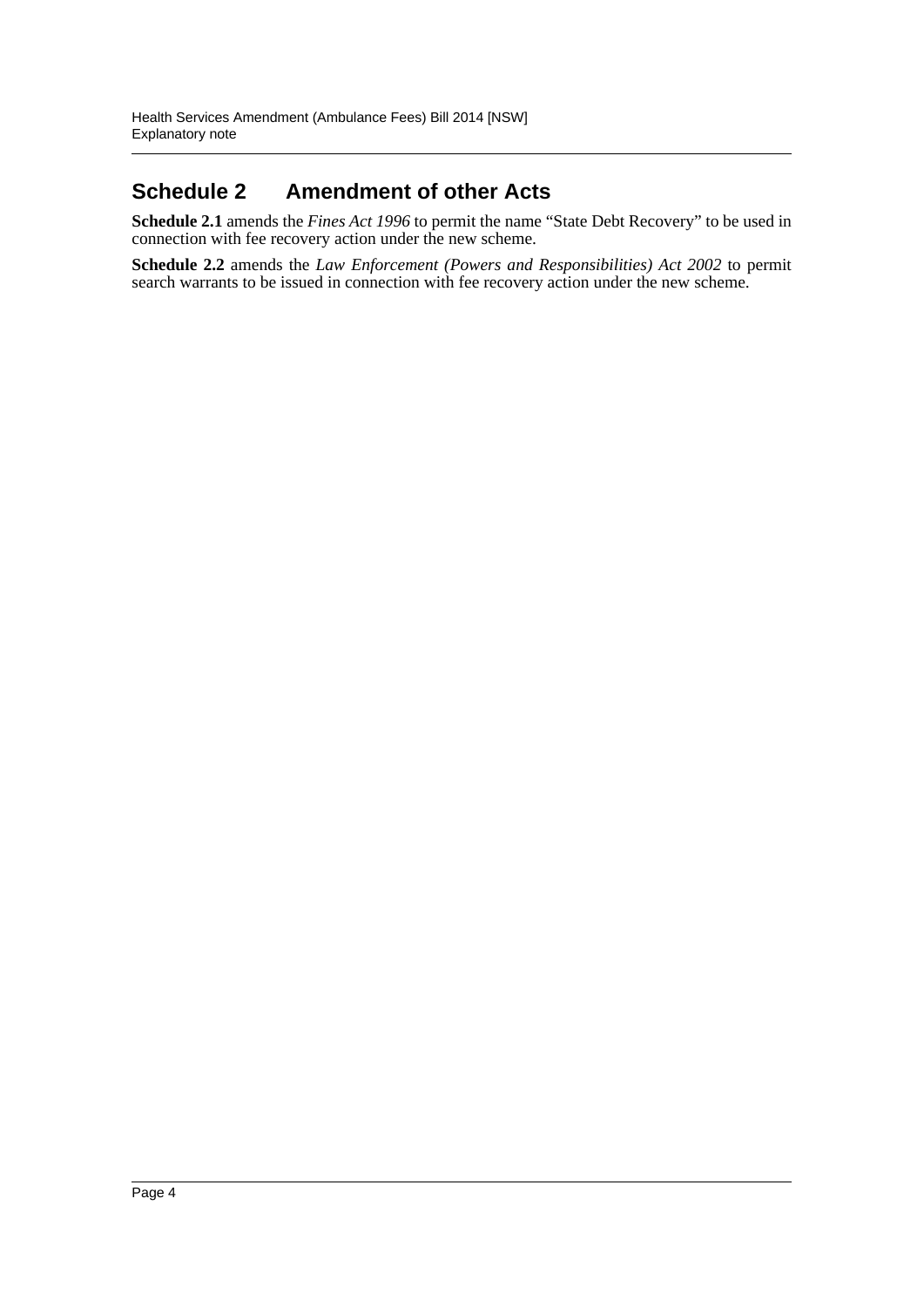First print



New South Wales

# **Health Services Amendment (Ambulance Fees) Bill 2014**

# **Contents**

|               |                                              | Page |
|---------------|----------------------------------------------|------|
|               |                                              |      |
|               |                                              |      |
|               | Name of Act                                  |      |
| $\mathcal{P}$ | Commencement                                 | ົ    |
| Schedule 1    | Amendment of Health Services Act 1997 No 154 | 3    |
|               | Schedule 2 Amendment of other Acts           | 24   |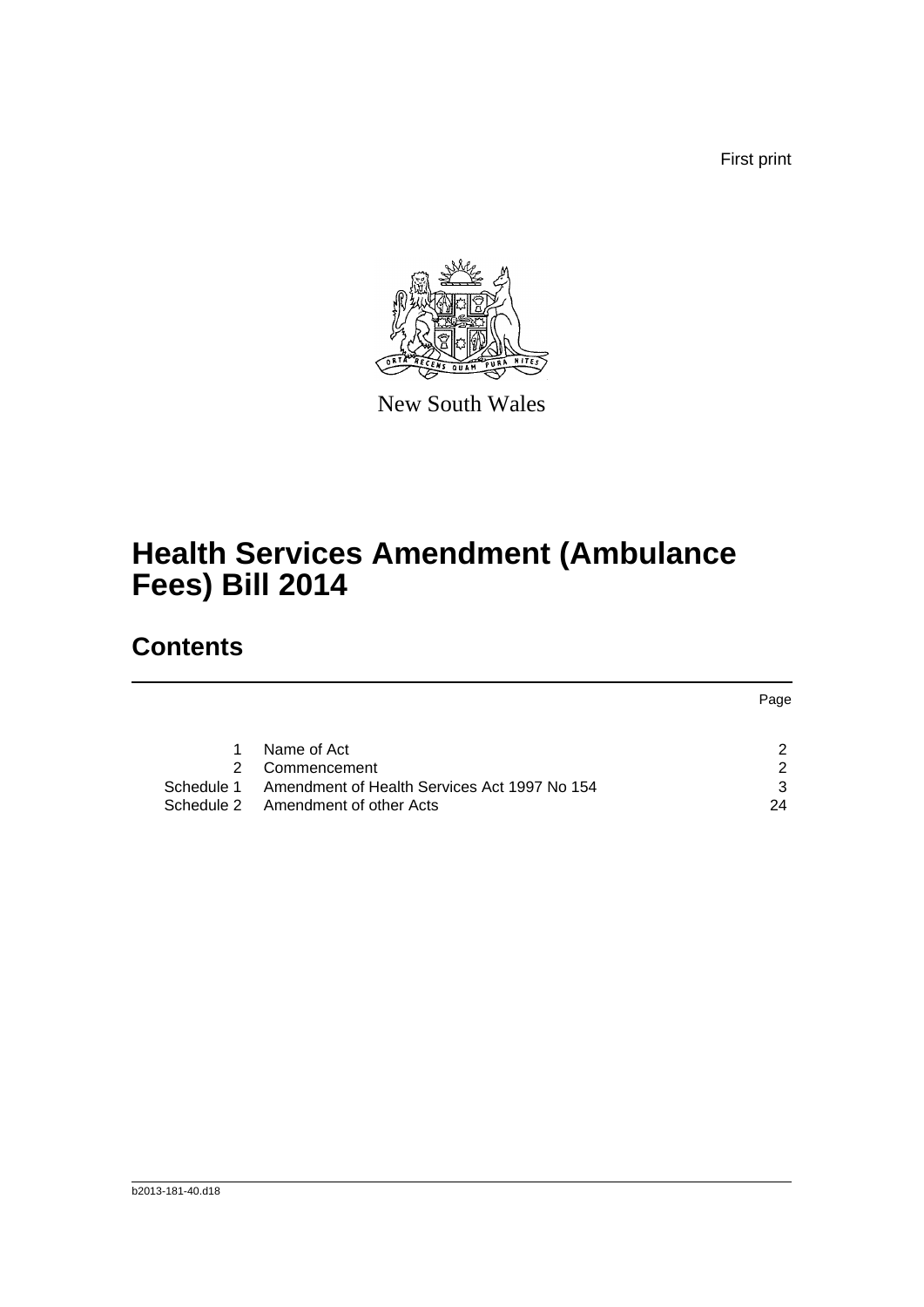

New South Wales

# **Health Services Amendment (Ambulance Fees) Bill 2014**

No , 2014

#### **A Bill for**

An Act to amend the *Health Services Act 1997* to make further provision for the charging and recovery of ambulance fees; and for related purposes.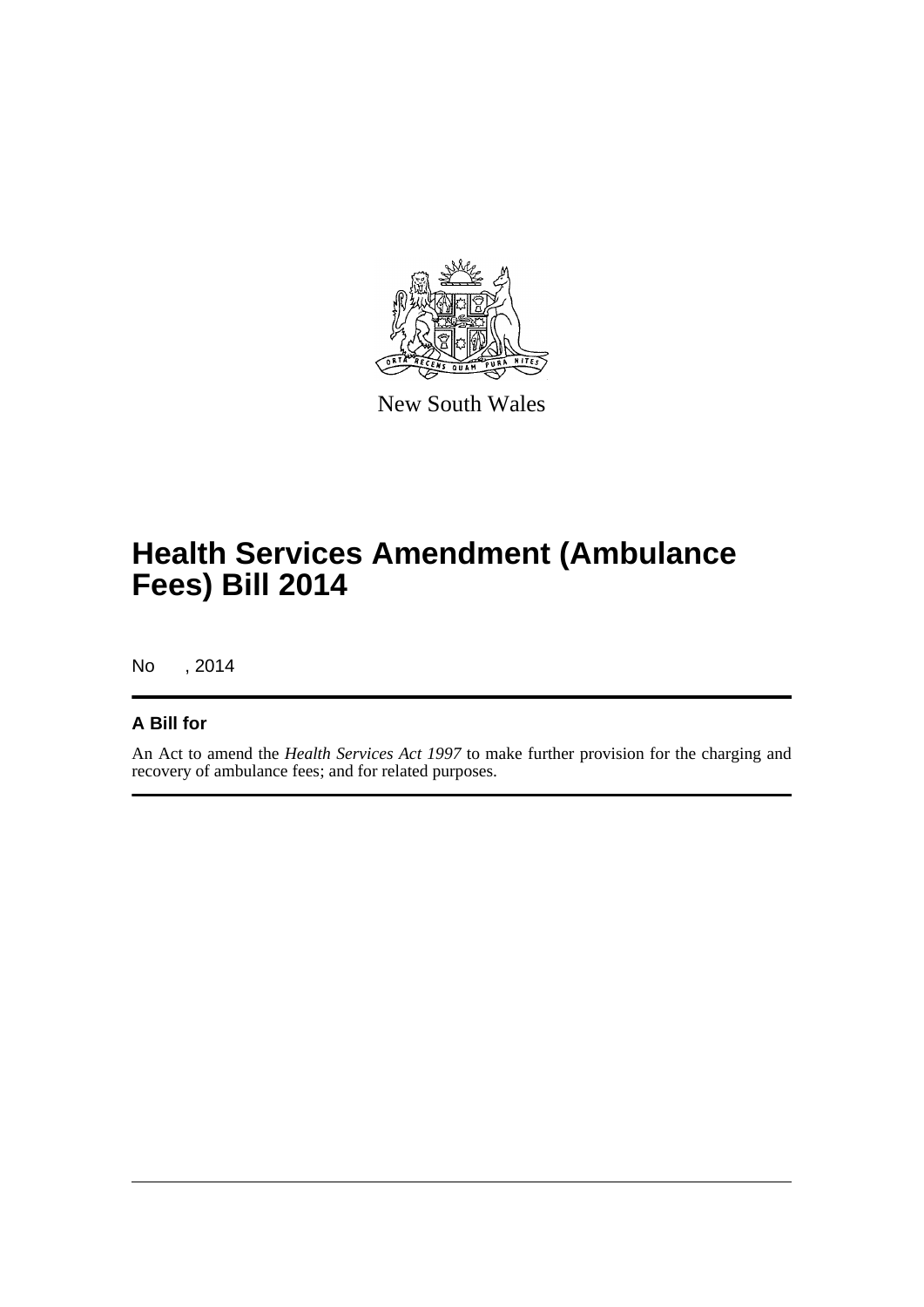<span id="page-6-1"></span><span id="page-6-0"></span>

| The Legislature of New South Wales enacts:                                   | 1             |
|------------------------------------------------------------------------------|---------------|
| Name of Act                                                                  | $\mathcal{P}$ |
| This Act is the <i>Health Services Amendment (Ambulance Fees) Act 2014</i> . | 3             |
| <b>Commencement</b>                                                          | 4             |
| This Act commences on a day or days to be appointed by proclamation.         | 5             |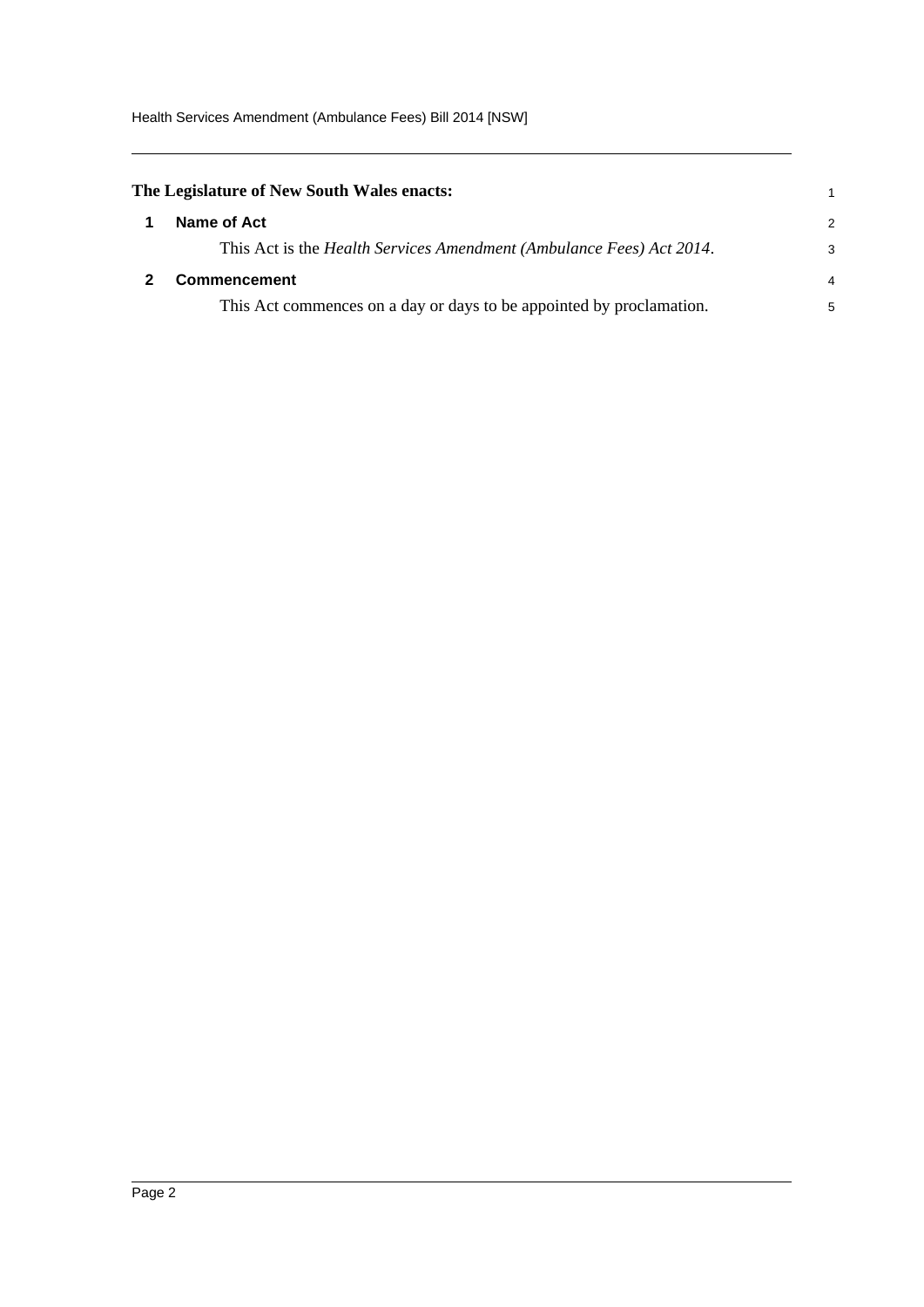<span id="page-7-0"></span>

|       | <b>Schedule 1</b> |                   | <b>Amendment of Health Services Act 1997 No 154</b>                                                                       | $\mathbf{1}$        |
|-------|-------------------|-------------------|---------------------------------------------------------------------------------------------------------------------------|---------------------|
| [1]   |                   |                   | Chapter 5A, Part 1 and Part 2 (heading)                                                                                   | $\overline{2}$      |
|       |                   |                   | Omit section 67AA. Insert instead:                                                                                        | 3                   |
|       | Part 1            |                   | <b>Preliminary</b>                                                                                                        | 4                   |
|       | <b>67AA</b>       |                   | <b>Definitions</b>                                                                                                        | 5                   |
|       |                   |                   | In this Chapter:                                                                                                          | 6                   |
|       |                   |                   | <i>ambulance fee</i> means a fee for ambulance services charged by the Health<br>Secretary under this Chapter.            | $\overline{7}$<br>8 |
|       |                   |                   | appointed body means a committee, board or other body appointed by the<br>Health Secretary under section 67AB.            | 9<br>10             |
|       |                   |                   | <i>child</i> means a person under 16 years of age.                                                                        | 11                  |
|       |                   |                   | <b>Commissioner</b> means the Commissioner of Fines Administration.                                                       | 12                  |
|       |                   |                   | <b>debt notice</b> means a debt notice issued by the Health Secretary under<br>section 67Q.                               | 13<br>14            |
|       |                   |                   | <i>fee invoice</i> means a fee invoice issued by the Health Secretary under<br>section 67P.                               | 15<br>16            |
|       |                   |                   | <i>fee recovery order</i> has the meaning given by Schedule 9.                                                            | 17                  |
|       |                   |                   | fee review means a review of a decision to charge an ambulance fee conducted<br>under Part 6.                             | 18<br>19            |
|       |                   |                   | <i>payment rules</i> means the payment rules made by the Health Secretary under<br>section $670$ .                        | 20<br>21            |
|       |                   |                   | scale of fees means the scale of fees for the provision of ambulance services<br>fixed by the Minister under section 67L. | 22<br>23            |
|       | Part 2            |                   | <b>Provision of ambulance services</b>                                                                                    | 24                  |
| $[2]$ |                   |                   | Section 67D Scale of fees                                                                                                 | 25                  |
|       |                   | Omit the section. |                                                                                                                           | 26                  |
| [3]   |                   |                   | <b>Section 67F Unauthorised collections</b>                                                                               | 27                  |
|       |                   |                   | Insert at the end of section $67F(3)(c)$ :                                                                                | 28                  |
|       |                   |                   | , or                                                                                                                      | 29                  |
|       |                   |                   | (d)<br>any person acting as authorised by this Act.                                                                       | 30                  |
| [4]   |                   |                   | Chapter 5A, Parts 3-7                                                                                                     | 31                  |
|       |                   |                   | Insert after section 67J:                                                                                                 | 32                  |
|       | Part 3            |                   | <b>Fees for ambulance services</b>                                                                                        | 33                  |
|       | 67K               |                   | Health Secretary may charge fee for ambulance services                                                                    | 34                  |
|       |                   | (1)               | The Health Secretary may charge a fee for ambulance services provided by or<br>on behalf of the Health Secretary.         | 35<br>36            |
|       |                   | (2)               | An ambulance fee may be charged to any person liable for payment of the<br>ambulance fee.                                 | 37<br>38            |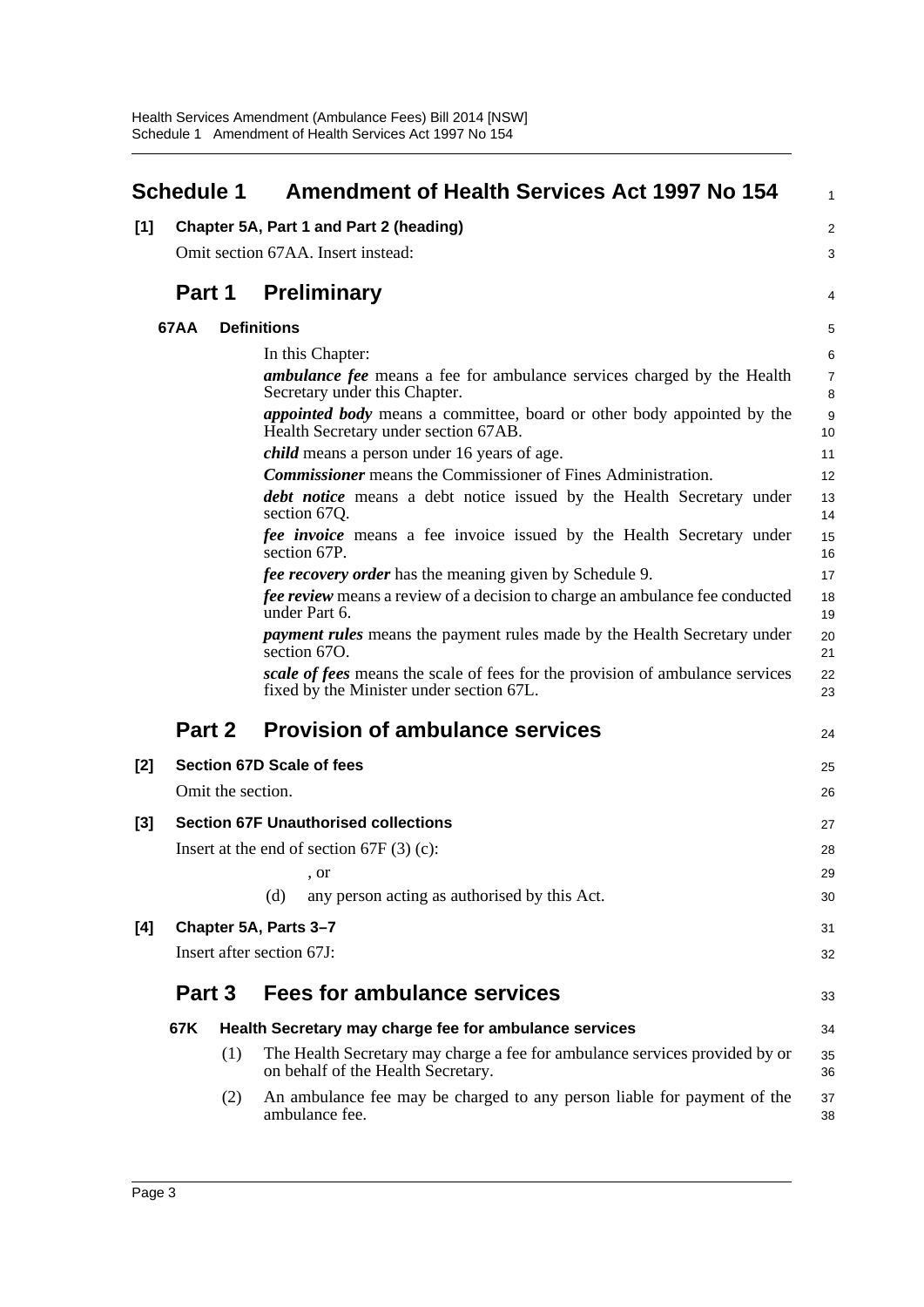|     | (3) |                      | An ambulance fee is not to exceed the fee fixed for the relevant service by the<br>scale of fees in force at the time that the fee is charged.                                                                                            | $\mathbf{1}$<br>$\overline{2}$ |
|-----|-----|----------------------|-------------------------------------------------------------------------------------------------------------------------------------------------------------------------------------------------------------------------------------------|--------------------------------|
| 67L |     | Scale of fees        |                                                                                                                                                                                                                                           | 3                              |
|     |     |                      | The Minister may, by order published in the Gazette:                                                                                                                                                                                      | 4                              |
|     |     | (a)                  | fix a scale of fees in respect of ambulance services provided by the<br>Health Secretary, and                                                                                                                                             | 5<br>6                         |
|     |     | (b)                  | amend or revoke any scale of fees so fixed.                                                                                                                                                                                               | $\overline{7}$                 |
| 67M |     |                      | Who is liable for payment of ambulance fee                                                                                                                                                                                                | 8                              |
|     | (1) |                      | A person is liable for payment of an ambulance fee for ambulance services<br>provided to the person.                                                                                                                                      | 9<br>10 <sup>1</sup>           |
|     | (2) |                      | A person is not liable for payment of an ambulance fee if the person is a child.                                                                                                                                                          | 11                             |
|     | (3) |                      | However, if ambulance services are provided to a child, each parent or<br>guardian of the child is jointly and severally liable for payment of an<br>ambulance fee for the provision of those ambulance services.                         | 12<br>13<br>14                 |
|     | (4) |                      | A parent or guardian of a child who pays an ambulance fee for the provision<br>of ambulance services to that child is entitled to recover a contribution from<br>any other parent or guardian who is also liable for payment of that fee. | 15<br>16<br>17                 |
|     | (5) |                      | The contribution payable:                                                                                                                                                                                                                 | 18                             |
|     |     | (a)                  | is to be determined as if each parent or guardian of the child were liable<br>for an equal share of the ambulance fee, and                                                                                                                | 19<br>20                       |
|     |     | (b)                  | is recoverable as a debt in a court of competent jurisdiction.                                                                                                                                                                            | 21                             |
|     | (6) |                      | A court may reduce a person's contribution, or exempt a person from making<br>a contribution, if the court considers it just and equitable in the circumstances.                                                                          | 22<br>23                       |
| 67N |     | <b>Exemptions</b>    |                                                                                                                                                                                                                                           | 24                             |
|     |     |                      | A person is exempt from the requirement to pay an ambulance fee if:                                                                                                                                                                       | 25                             |
|     |     | (a)                  | a fee is not payable for ambulance services provided to the person under<br>section 17 of the Health Insurance Levies Act 1982, or                                                                                                        | 26<br>27                       |
|     |     | (b)                  | the person is the holder of a concession card of a kind prescribed by the<br>regulations, or                                                                                                                                              | 28<br>29                       |
|     |     | (c)                  | the person is otherwise exempt from payment under the regulations or<br>the payment rules.                                                                                                                                                | 30<br>31                       |
|     |     |                      | Note. Under section 17 of the Health Insurance Levies Act 1982, a fee is not payable<br>if the person was, at the time the service was provided:                                                                                          | 32<br>33                       |
|     |     | (a)                  | a contributor to a health benefits fund conducted by an organisation to which<br>section 10 of that Act applies, or                                                                                                                       | 34<br>35                       |
|     |     | (b)                  | a contributor to the State Ambulance Insurance Plan.                                                                                                                                                                                      | 36                             |
| 67O |     | <b>Payment rules</b> |                                                                                                                                                                                                                                           | 37                             |
|     | (1) |                      | The Health Secretary may, by order published in the Gazette, make rules about<br>the payment of ambulance fees ( <i>payment rules</i> ).                                                                                                  | 38<br>39                       |
|     | (2) |                      | The payment rules may provide for the following:                                                                                                                                                                                          | 40                             |
|     |     | (a)                  | exemptions from the payment of ambulance fees,                                                                                                                                                                                            | 41                             |
|     |     | (b)                  | waiver or reduction of ambulance fees,                                                                                                                                                                                                    | 42                             |
|     |     | (c)                  | extension of time to pay,                                                                                                                                                                                                                 | 43                             |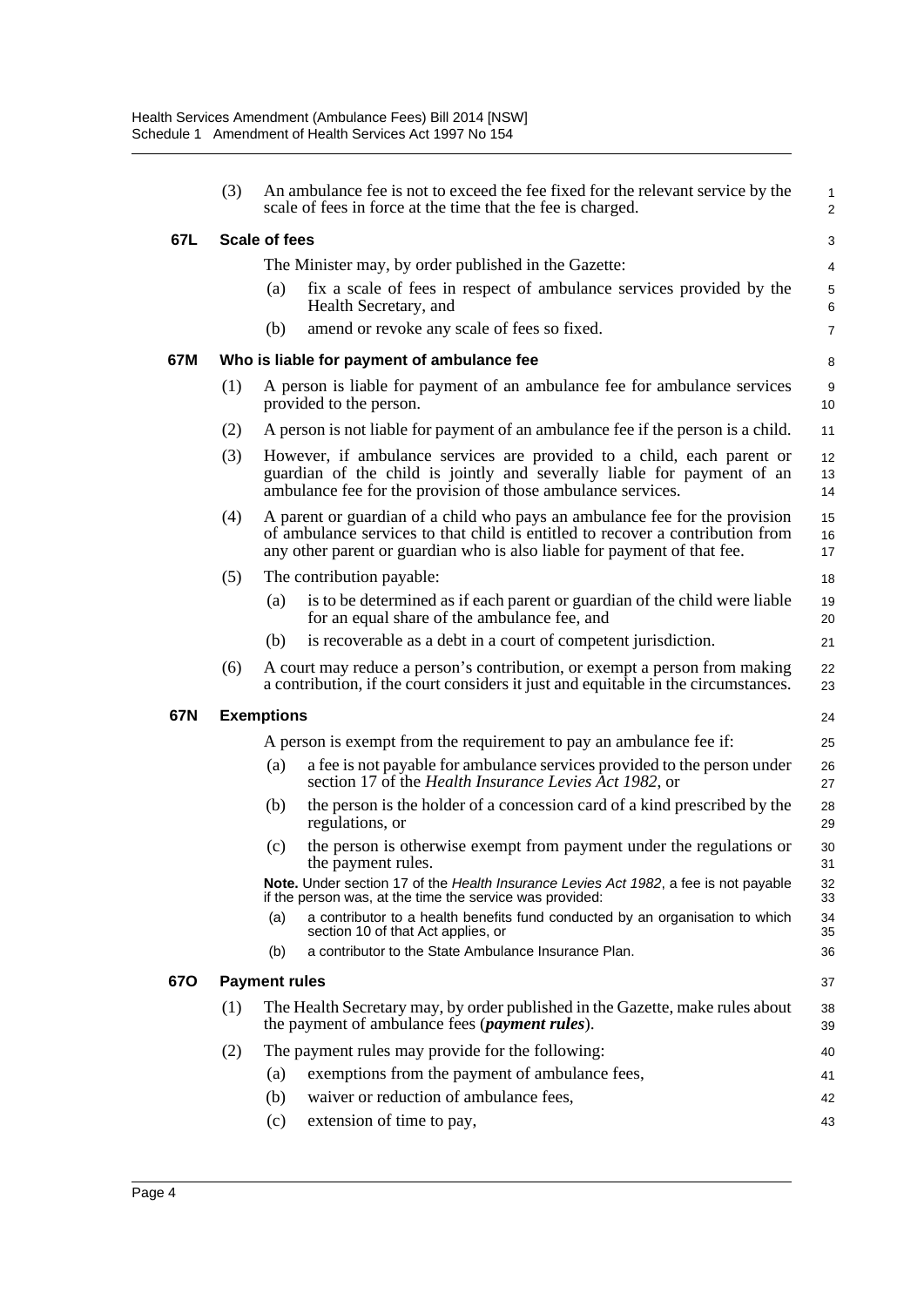|        |     | (d) | payment by instalments,                                                                                                                                                                                                          | 1              |
|--------|-----|-----|----------------------------------------------------------------------------------------------------------------------------------------------------------------------------------------------------------------------------------|----------------|
|        |     | (e) | fee reviews,                                                                                                                                                                                                                     | $\overline{2}$ |
|        |     | (f) | any other matters permitted by this Act.                                                                                                                                                                                         | 3              |
|        | (3) |     | The payment rules must not be inconsistent with this Act or the regulations.                                                                                                                                                     | 4              |
| Part 4 |     |     | How ambulance fees are charged                                                                                                                                                                                                   | 5              |
| 67P    |     |     | How fee is charged-fee invoices                                                                                                                                                                                                  | 6              |
|        | (1) |     | The Health Secretary charges an ambulance fee by:                                                                                                                                                                                | $\overline{7}$ |
|        |     | (a) | issuing an invoice (a <i>fee invoice</i> ) for the ambulance fee, and                                                                                                                                                            | 8              |
|        |     | (b) | serving the fee invoice on a person liable for payment of the fee.                                                                                                                                                               | 9              |
|        | (2) |     | The fee invoice must:                                                                                                                                                                                                            | 10             |
|        |     | (a) | specify the amount of the ambulance fee and the ambulance services for<br>which the fee is payable (including the date on which the services were<br>provided), and                                                              | 11<br>12<br>13 |
|        |     | (b) | specify a due date for payment of the ambulance fee, and                                                                                                                                                                         | 14             |
|        |     | (c) | include the required information about fee reviews, and                                                                                                                                                                          | 15             |
|        |     | (d) | include any other information that the regulations require to be included<br>in the fee invoice.                                                                                                                                 | 16<br>17       |
|        | (3) |     | The regulations may prescribe a form in which a fee invoice is to be given.                                                                                                                                                      | 18             |
|        | (4) |     | Information required to be included in a fee invoice may be incorporated in the<br>fee invoice or accompany the fee invoice.                                                                                                     | 19<br>20       |
| 67Q.   |     |     | Debt notice may be issued if fee not paid                                                                                                                                                                                        | 21             |
|        | (1) |     | If an ambulance fee specified in a fee invoice served on a person is not paid in<br>full by the date that is 7 days after the due date for payment specified in the fee<br>invoice, the Health Secretary may:                    | 22<br>23<br>24 |
|        |     | (a) | issue a notice (a <b><i>debt notice</i></b> ) for the outstanding amount, and                                                                                                                                                    | 25             |
|        |     | (b) | serve the debt notice on the person.                                                                                                                                                                                             | 26             |
|        | (2) |     | The debt notice must:                                                                                                                                                                                                            | 27             |
|        |     | (a) | specify the amount of the ambulance fee that is unpaid and the<br>ambulance services for which the fee is payable (including the date on<br>which the services were provided), and                                               | 28<br>29<br>30 |
|        |     | (b) | specify a due date for payment of the ambulance fee, and                                                                                                                                                                         | 31             |
|        |     | (c) | include advice to the effect that, if the ambulance fee is not paid in full<br>by the due date:                                                                                                                                  | 32<br>33       |
|        |     |     | (i)<br>the Health Secretary can refer the fee to the Commissioner for the<br>taking of fee recovery action under Schedule 9, and                                                                                                 | 34<br>35       |
|        |     |     | fee recovery costs may be payable by the person if fee recovery<br>(ii)<br>action is taken under that Schedule, and                                                                                                              | 36<br>37       |
|        |     | (d) | include the required information about fee reviews, and                                                                                                                                                                          | 38             |
|        |     | (e) | include advice to the effect that the Health Secretary is not required to<br>conduct a fee review if the application for review is received after the<br>date for payment of the ambulance fee specified in the debt notice, and | 39<br>40<br>41 |
|        |     | (f) | include any other information that the regulations require to be included<br>in the debt notice.                                                                                                                                 | 42<br>43       |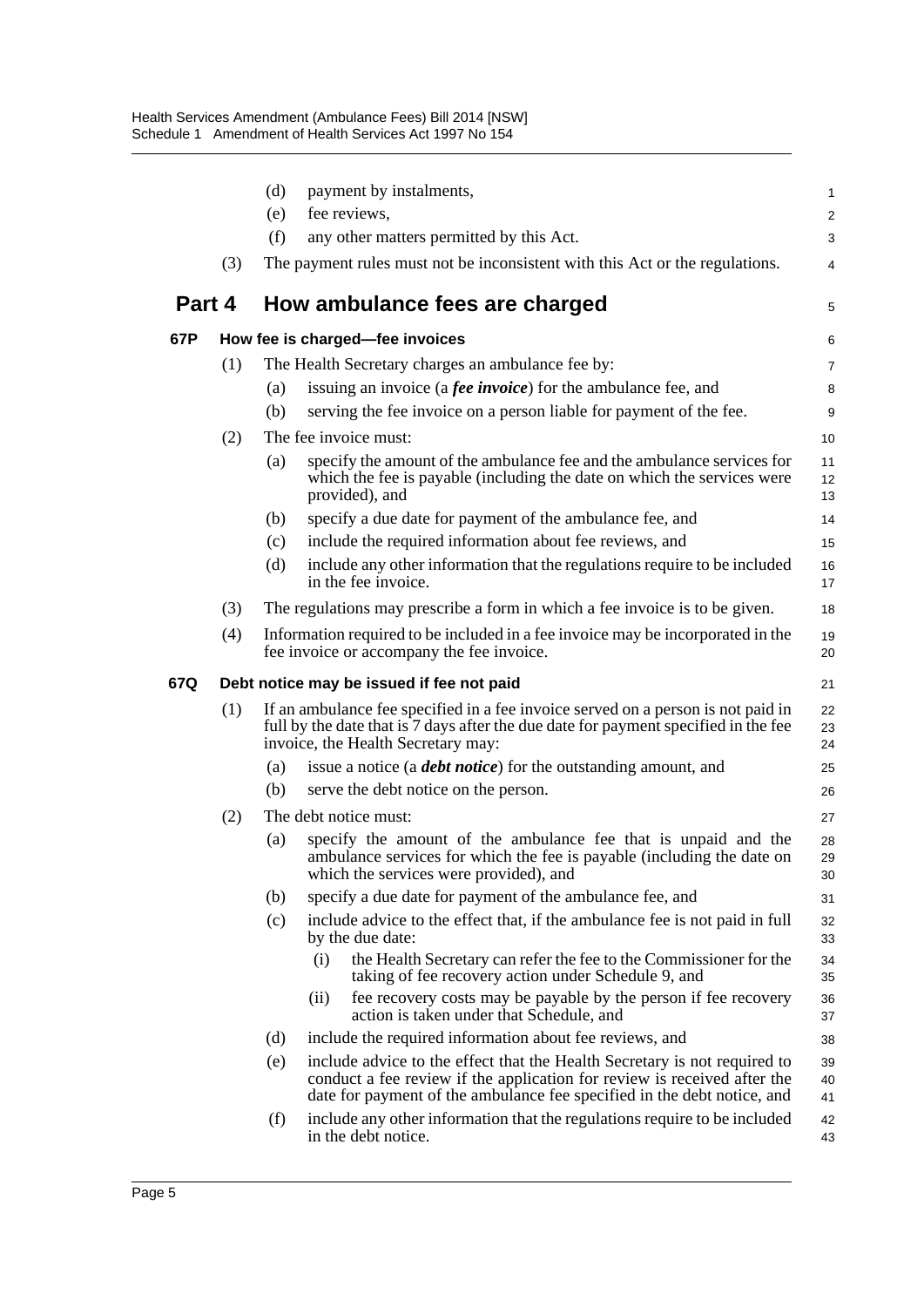|     | (3)                                           |                                       | The date specified in a debt notice as the due date for payment of the<br>ambulance fee has effect as the due date for payment of the ambulance fee<br>instead of the date specified as the due date in the relevant fee invoice.                                                                                                                  | 1<br>$\overline{\mathbf{c}}$<br>3 |  |  |  |
|-----|-----------------------------------------------|---------------------------------------|----------------------------------------------------------------------------------------------------------------------------------------------------------------------------------------------------------------------------------------------------------------------------------------------------------------------------------------------------|-----------------------------------|--|--|--|
|     | (4)                                           |                                       | The regulations may prescribe a form in which a debt notice is to be given.                                                                                                                                                                                                                                                                        | $\overline{4}$                    |  |  |  |
|     | (5)                                           |                                       | Information required to be included in a debt notice may be incorporated in the<br>debt notice or accompany the debt notice.                                                                                                                                                                                                                       | 5<br>6                            |  |  |  |
| 67R | <b>Required information about fee reviews</b> |                                       |                                                                                                                                                                                                                                                                                                                                                    |                                   |  |  |  |
|     |                                               |                                       | For the purposes of a fee invoice or debt notice, the <i>required information</i><br>about fee reviews is the following information:                                                                                                                                                                                                               | 8<br>9                            |  |  |  |
|     |                                               | (a)                                   | advice to the effect that the person served with the fee invoice or debt<br>notice can apply for a review by the Health Secretary of the decision to<br>charge the ambulance fee, in accordance with the payment rules, if the<br>person seeks an exemption, waiver or reduction of the fee, extension of<br>time to pay or to pay by instalments, | 10<br>11<br>12<br>13<br>14        |  |  |  |
|     |                                               | (b)                                   | the process for applying for such a review,                                                                                                                                                                                                                                                                                                        | 15                                |  |  |  |
|     |                                               | (c)                                   | the circumstances in which a person is exempt from payment of an<br>ambulance fee under this Act or the regulations or the payment rules,                                                                                                                                                                                                          | 16<br>17                          |  |  |  |
|     |                                               | (d)                                   | advice to the effect that any decision to waive or reduce the fee, extend<br>the time to pay or permit payment by instalments will be made in<br>accordance with the payment rules,                                                                                                                                                                | 18<br>19<br>20                    |  |  |  |
|     |                                               | (e)                                   | information on how a copy of the payment rules can be obtained.                                                                                                                                                                                                                                                                                    | 21                                |  |  |  |
| 67S |                                               | Due date for payment of ambulance fee |                                                                                                                                                                                                                                                                                                                                                    |                                   |  |  |  |
|     | (1)                                           |                                       | The due date for payment of an ambulance fee specified in a fee invoice or<br>debt notice must be at least 21 days after it is served on the person.                                                                                                                                                                                               | 23<br>24                          |  |  |  |
|     | (2)                                           |                                       | A fee invoice or debt notice served by post is not invalid merely because it<br>specifies as the due date a date that is less than 21 days after it was served on<br>the person.                                                                                                                                                                   | 25<br>26<br>27                    |  |  |  |
|     | (3)                                           |                                       | In such a case however, the due date is extended to a date that is 21 days after<br>the fee invoice or debt notice was served and the fee invoice or debt notice is<br>taken to specify that date as the due date.                                                                                                                                 | 28<br>29<br>30                    |  |  |  |
| 67T |                                               |                                       | <b>Change of payment arrangements</b>                                                                                                                                                                                                                                                                                                              | 31                                |  |  |  |
|     | (1)                                           |                                       | The Health Secretary may, in accordance with the payment rules, change the<br>payment arrangements for an ambulance fee charged to a person by:                                                                                                                                                                                                    | 32<br>33                          |  |  |  |
|     |                                               | (a)                                   | reducing the amount payable, or                                                                                                                                                                                                                                                                                                                    | 34                                |  |  |  |
|     |                                               | (b)                                   | extending the time to pay, or                                                                                                                                                                                                                                                                                                                      | 35                                |  |  |  |
|     |                                               | (c)                                   | permitting the fee to be paid by instalments or reducing instalments.                                                                                                                                                                                                                                                                              | 36                                |  |  |  |
|     | (2)                                           | the fee.                              | The Health Secretary changes the payment arrangements for an ambulance fee<br>by serving notice in writing of the change on the person who has been charged                                                                                                                                                                                        | 37<br>38<br>39                    |  |  |  |
|     | (3)                                           |                                       | Any fee invoice or debt notice served on the person before notice of the change<br>is taken to be amended in accordance with the changed payment arrangements.                                                                                                                                                                                     | 40<br>41                          |  |  |  |
|     | (4)                                           |                                       | If the Health Secretary permits payment of an ambulance fee by instalment<br>and an instalment of the ambulance fee is not paid by a due date for payment<br>of an instalment, the remaining instalments immediately become payable.                                                                                                               | 42<br>43<br>44                    |  |  |  |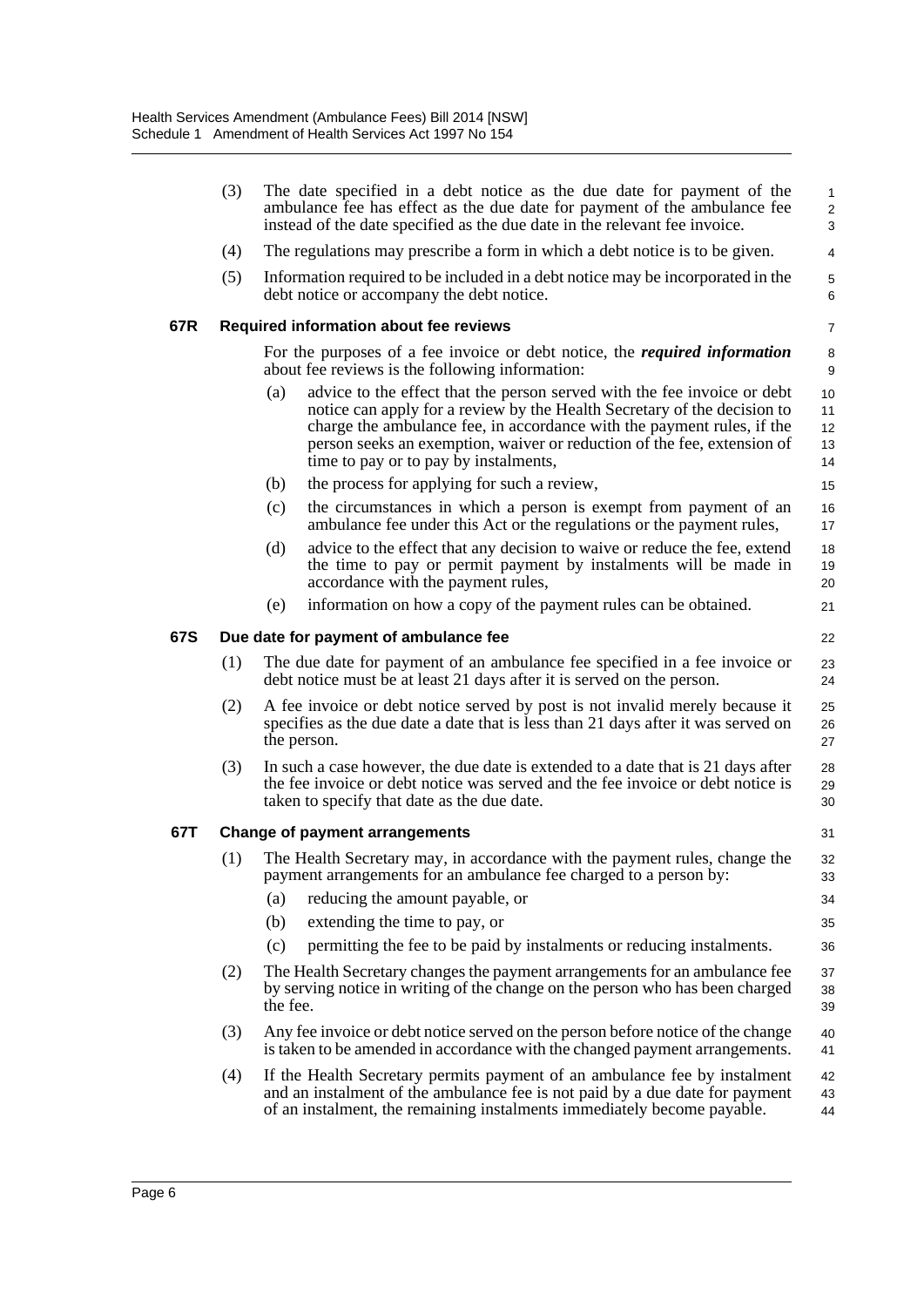|        | (5) | The Health Secretary must not change payment arrangements for an<br>ambulance fee after the ambulance fee has been referred to the Commissioner<br>for the making of a fee recovery order, unless the referral is revoked.<br>Note. The Commissioner must withdraw a fee recovery order made in relation to an<br>ambulance fee if the referral is revoked. | 1<br>$\overline{c}$<br>3<br>4<br>5 |
|--------|-----|-------------------------------------------------------------------------------------------------------------------------------------------------------------------------------------------------------------------------------------------------------------------------------------------------------------------------------------------------------------|------------------------------------|
| Part 5 |     | Recovery of ambulance fees                                                                                                                                                                                                                                                                                                                                  | 6                                  |
| 67U    |     | Ambulance fee is debt payable to Health Secretary                                                                                                                                                                                                                                                                                                           | 7                                  |
|        | (1) | An ambulance fee specified in a debt notice served on a person is recoverable<br>by the Health Secretary as a debt in a court of competent jurisdiction.                                                                                                                                                                                                    | 8<br>9                             |
|        | (2) | However, the Health Secretary cannot take proceedings to recover the debt if<br>the fee is referred to the Commissioner for the making of a fee recovery order,<br>unless the referral is revoked.                                                                                                                                                          | 10<br>11<br>12                     |
| 67V    |     | Referral of fee to Commissioner for fee recovery action                                                                                                                                                                                                                                                                                                     | 13                                 |
|        | (1) | The Health Secretary may, by notice in writing to the Commissioner, refer an<br>ambulance fee to the Commissioner for the making of a fee recovery order if:                                                                                                                                                                                                | 14<br>15                           |
|        |     | a debt notice for the ambulance fee has been served on the person<br>(a)<br>charged with the fee, and                                                                                                                                                                                                                                                       | 16<br>17                           |
|        |     | the fee has not been paid in full by the date that is 7 days after the due<br>(b)<br>date for payment specified in the debt notice.                                                                                                                                                                                                                         | 18<br>19                           |
|        |     | Note. After making a fee recovery order, the Commissioner can take fee recovery<br>action to recover the ambulance fee, and fee recovery costs, under Schedule 9.                                                                                                                                                                                           | 20<br>21                           |
|        | (2) | The Health Secretary may at any time, by notice in writing to the<br>Commissioner, revoke the referral of an ambulance fee to the Commissioner.<br>Note. The Commissioner must withdraw a fee recovery order made in relation to an<br>ambulance fee if the referral is revoked.                                                                            | 22<br>23<br>24<br>25               |
| 67W    |     | <b>Provision of information to Commissioner</b>                                                                                                                                                                                                                                                                                                             | 26                                 |
|        | (1) | The Health Secretary may, for the purpose of enabling the recovery of<br>ambulance fees under Schedule 9, provide the following information to the<br>Commissioner:                                                                                                                                                                                         | 27<br>28<br>29                     |
|        |     | identifying information about a person provided with ambulance<br>(a)<br>services and, if that person was a child, about any parent or guardian of<br>the child,                                                                                                                                                                                            | 30<br>31<br>32                     |
|        |     | (b) the date the service was provided,                                                                                                                                                                                                                                                                                                                      | 33                                 |
|        |     | the time the service was provided,<br>(c)                                                                                                                                                                                                                                                                                                                   | 34                                 |
|        |     | (d)<br>the location or pick up address at which services were provided,                                                                                                                                                                                                                                                                                     | 35                                 |
|        |     | the destination to which the person was taken after pick up,<br>(e)                                                                                                                                                                                                                                                                                         | 36                                 |
|        |     | the distance travelled as part of the service,<br>(f)                                                                                                                                                                                                                                                                                                       | 37                                 |
|        |     | the unique identifying number allocated to the service by the Health<br>(g)<br>Secretary,                                                                                                                                                                                                                                                                   | 38<br>39                           |
|        |     | any other information of a kind prescribed by the regulations.<br>(h)                                                                                                                                                                                                                                                                                       | 40                                 |
|        | (2) | The following information is <i>identifying information</i> about a person:                                                                                                                                                                                                                                                                                 | 41                                 |
|        |     | (a)<br>name,                                                                                                                                                                                                                                                                                                                                                | 42                                 |
|        |     | date of birth,<br>(b)                                                                                                                                                                                                                                                                                                                                       | 43                                 |
|        |     | gender,<br>(c)                                                                                                                                                                                                                                                                                                                                              | 44                                 |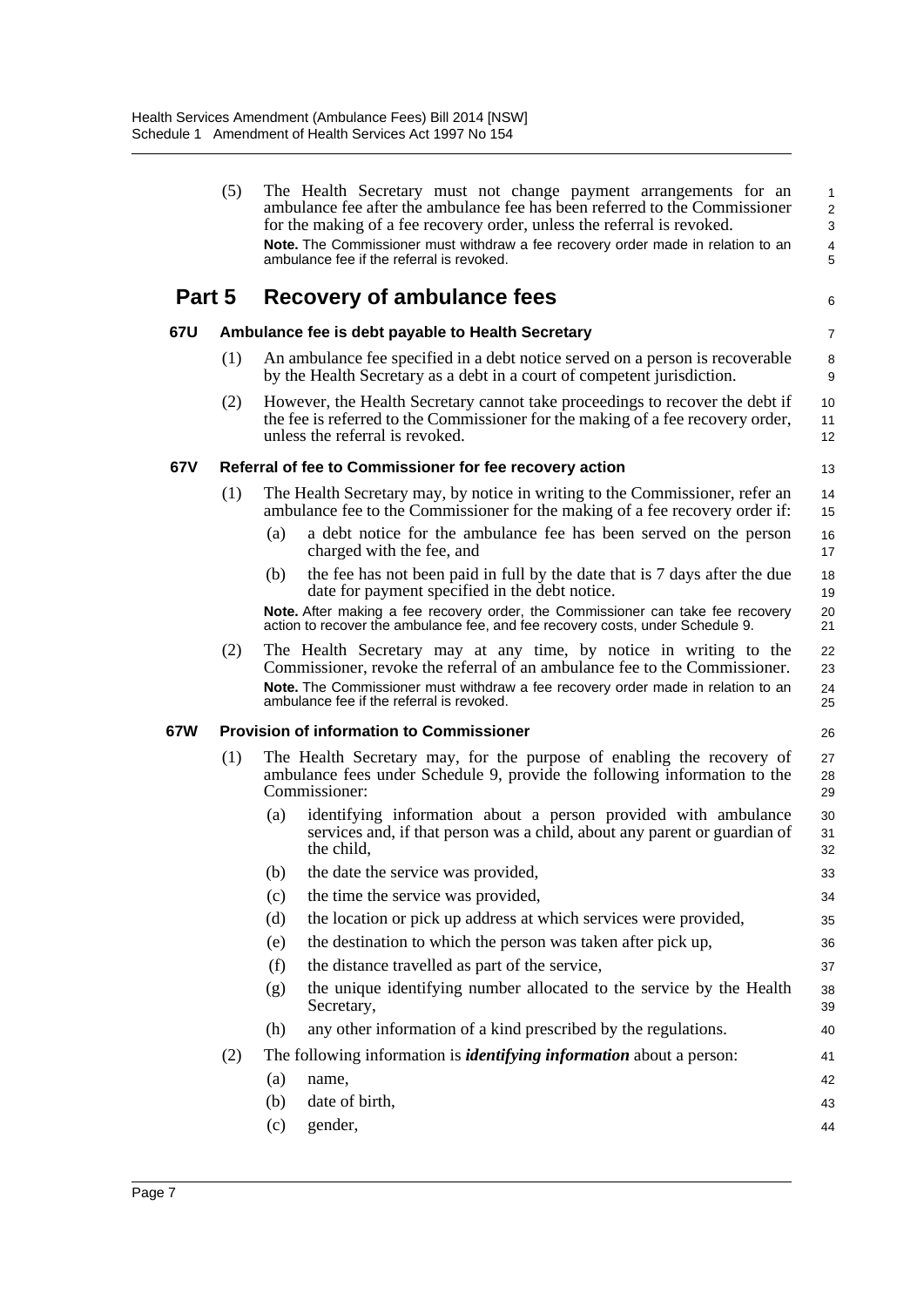|        |     | (d)      | address,                                                                                                                                                                                        | 1                   |
|--------|-----|----------|-------------------------------------------------------------------------------------------------------------------------------------------------------------------------------------------------|---------------------|
|        |     | (e)      | contact telephone details,                                                                                                                                                                      | 2                   |
|        |     | (f)      | driver licence number,                                                                                                                                                                          | 3                   |
|        |     | (g)      | information declared to be identifying information by the regulations.                                                                                                                          | 4                   |
|        | (3) |          | A regulation under this section is to be made only with the concurrence of the<br>Attorney General.                                                                                             | $\mathbf 5$<br>6    |
|        | (4) |          | The Minister administering this Act is not to recommend the making of a<br>regulation under this section unless the Minister certifies that:                                                    | $\overline{7}$<br>8 |
|        |     | (a)      | the Attorney General has concurred in the making of the regulation, and                                                                                                                         | 9                   |
|        |     | (b)      | the Privacy Commissioner was consulted about the proposed<br>regulation.                                                                                                                        | 10<br>11            |
| 67X    |     |          | Suspension of fee recovery action                                                                                                                                                               | $12 \overline{ }$   |
|        |     |          | The Health Secretary may, at any time, by notice in writing to the<br>Commissioner:                                                                                                             | 13<br>14            |
|        |     | (a)      | request the Commissioner to suspend fee recovery action in relation to<br>an ambulance fee that has been referred to the Commissioner, or                                                       | 15<br>16            |
|        |     | (b)      | request the Commissioner to revoke the suspension of fee recovery<br>action in relation to an ambulance fee referred to the Commissioner.                                                       | 17<br>18            |
|        |     |          | Note. Under Schedule 9, the Commissioner is required to suspend fee recovery action<br>if such a request is made.                                                                               | 19<br>20            |
| Part 6 |     |          | Fee reviews                                                                                                                                                                                     | 21                  |
|        |     |          |                                                                                                                                                                                                 |                     |
| 67Y    |     |          | Application for review of ambulance fee                                                                                                                                                         | 22                  |
|        | (1) |          | A person who is charged an ambulance fee may apply to the Health Secretary<br>for a review of the decision to charge the ambulance fee.                                                         | 23<br>24            |
|        | (2) | rules.   | An application for a review is to be made in accordance with the payment                                                                                                                        | 25<br>26            |
|        | (3) | require. | An applicant for review must provide to the Health Secretary, in support of an<br>application, any supporting information or evidence that the payment rules                                    | 27<br>28<br>29      |
| 67Z    |     |          | <b>Review by Health Secretary</b>                                                                                                                                                               | 30                  |
|        | (1) |          | If an application for a fee review is duly made to the Health Secretary, the<br>Health Secretary must, subject to this section, conduct a review of the decision<br>to charge an ambulance fee. | 31<br>32<br>33      |
|        | (2) |          | The Health Secretary is not required to conduct a review:                                                                                                                                       | 34                  |
|        |     | (a)      | if a review of the decision has already been conducted under this Part, or                                                                                                                      | 35                  |
|        |     | (b)      | if the application is received more than 7 days after the due date for<br>payment specified in a debt notice served on the person, or                                                           | 36<br>37            |
|        |     | (c)      | if the applicant has failed to provide any supporting information or<br>evidence required to be provided by the payment rules, or                                                               | 38<br>39            |
|        |     | (d)      | in such other circumstances as may be prescribed by the regulations.                                                                                                                            | 40                  |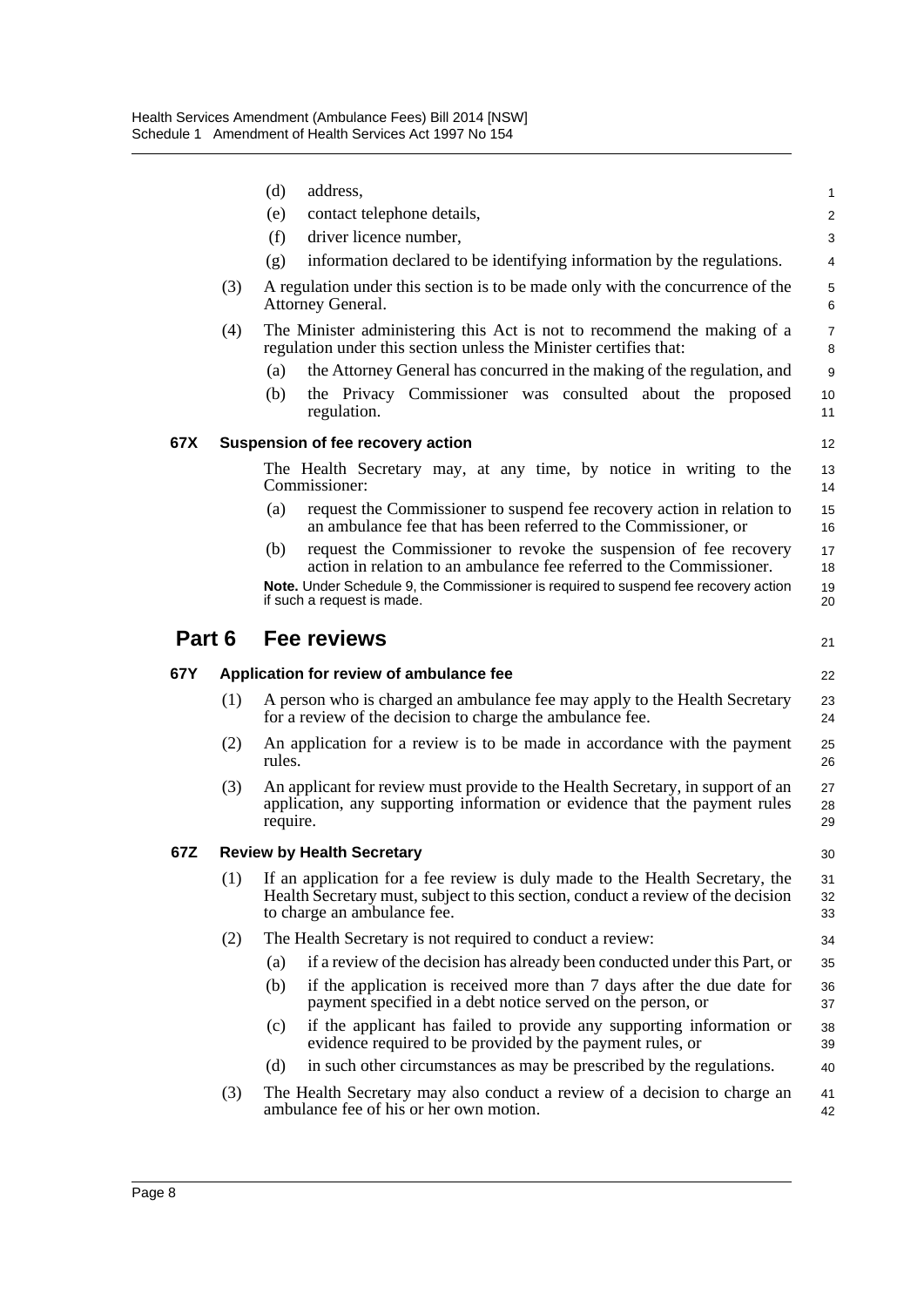#### **67ZA Extension of time to pay—on-time review application** (1) During the period in which an on-time review application is before the Health Secretary: (a) the Health Secretary must not issue a debt notice for the ambulance fee (if a debt notice has not yet been issued) or refer the fee to the Commissioner for the making of a fee recovery order, and (b) the requirement to pay the ambulance fee is suspended. (2) The period in which an on-time review application is before the Health Secretary is the period starting on (and including) the day on which the application is received by the Health Secretary and ending on (and including) the day on which notice of the outcome of the review application is served on the person charged the ambulance fee. **Note.** Notice served by post is taken to be served on the person 7 days after it is sent, unless the person establishes otherwise. (3) After conducting the review or deciding not to conduct the review, the Health Secretary must change the payment arrangements for the ambulance fee by extending the time for payment of the ambulance fee by at least the number of days in the period in which the application was before the Health Secretary. (4) Subsection (3) does not apply if the Health Secretary decides to revoke the decision to charge the ambulance fee or waive the ambulance fee. (5) In this section: *on-time review application* means an application for review of a decision to charge an ambulance fee that is duly made to the Health Secretary and received by the Health Secretary: (a) before the issue of a debt notice for the ambulance fee, or (b) no later than 7 days after the due date for payment of the ambulance fee specified in a debt notice for the ambulance fee. **Note.** If the Health Secretary decides to conduct a review in relation to an application that is not an on-time review application, the Health Secretary may request the Commissioner to suspend fee recovery action in relation to the ambulance fee. **67ZB Request for additional information** (1) The Health Secretary may, for the purpose of conducting a fee review, request additional information from an applicant for review. (2) The applicant must provide the additional information to the Health Secretary within 14 days of the request or within such greater period as the Health Secretary specifies. (3) If the information is not provided within the time specified, the review may be conducted without that information. **67ZC Actions to be taken after review** (1) After conducting a fee review, the Health Secretary may: (a) revoke the decision to charge the ambulance fee, or (b) waive payment of the ambulance fee, or (c) confirm the decision to charge the ambulance fee with or without changing the payment arrangements for the fee. 1  $\mathfrak{p}$ 3 4 5 6 7 8 9 10 11 12 13 14 15 16 17 18 19 20 21 22 23 24 25 26 27 28 29 30 31  $22$ 33 34 35 36 37 38 39 40 41 42 43 44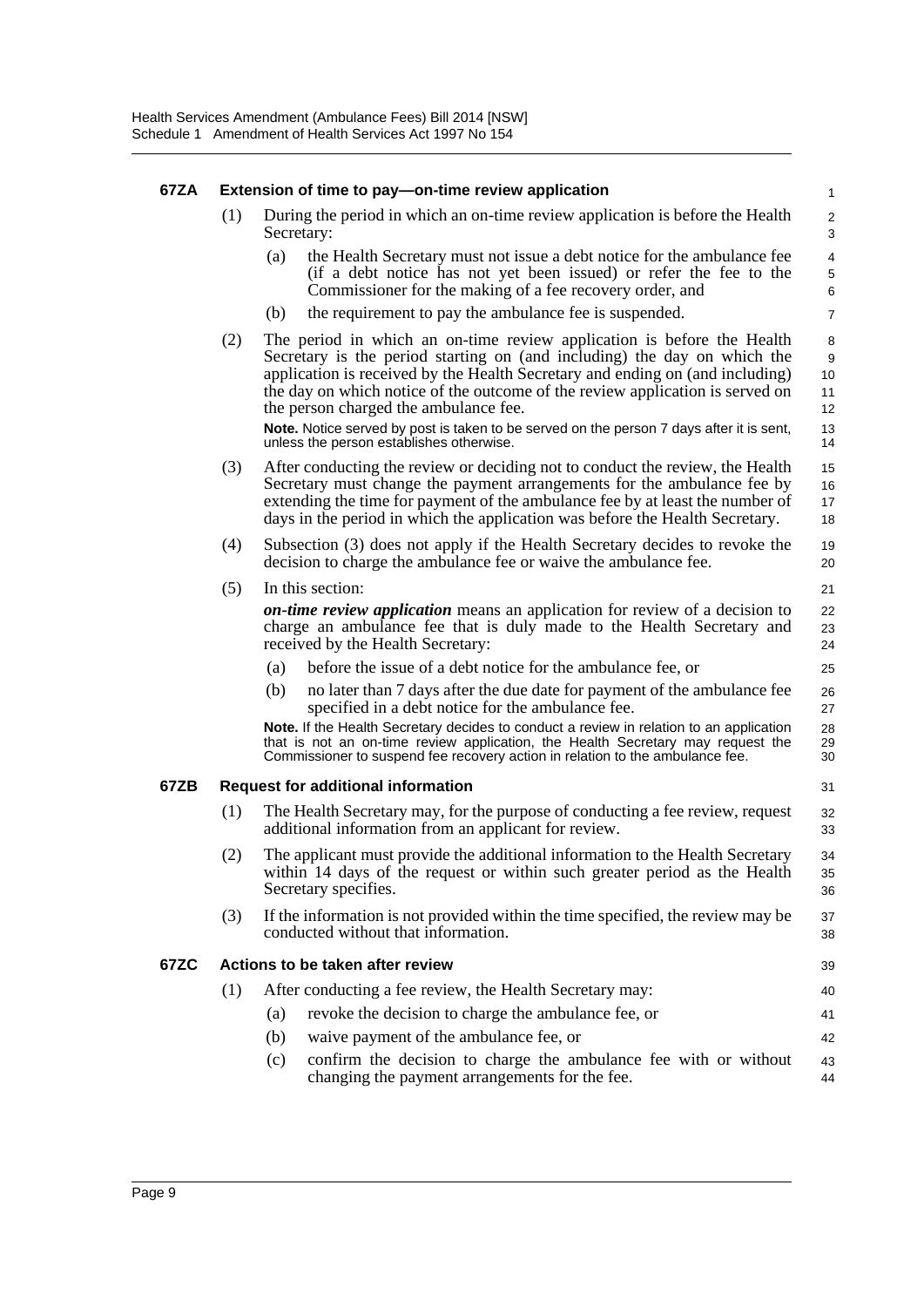|        | (2) | The Health Secretary must, after conducting a fee review, revoke the decision<br>to charge an ambulance fee:                                                                                                                                                                          | $\mathbf{1}$<br>$\overline{2}$ |
|--------|-----|---------------------------------------------------------------------------------------------------------------------------------------------------------------------------------------------------------------------------------------------------------------------------------------|--------------------------------|
|        |     | if the person charged the fee is exempt from payment of the ambulance<br>(a)<br>fee under this Act, the regulations or the payment rules, or                                                                                                                                          | 3<br>4                         |
|        |     | if the issue of the fee invoice or debt notice involved a mistake of<br>(b)<br>identity, or                                                                                                                                                                                           | $\mathbf 5$<br>6               |
|        |     | if the amount of the fee charged is incorrect, or<br>(c)                                                                                                                                                                                                                              | $\overline{7}$                 |
|        |     | (d)<br>in any circumstances prescribed by the regulations.                                                                                                                                                                                                                            | 8                              |
|        | (3) | The Health Secretary must, after conducting a fee review, change the payment<br>arrangements for the ambulance fee if that action is required by this Act or the<br>payment rules.                                                                                                    | 9<br>10<br>11                  |
|        | (4) | The payment rules may also make provision for circumstances in which the<br>Health Secretary may, at his or her discretion, revoke a decision to charge an<br>ambulance fee, waive payment of an ambulance fee or change the payment<br>arrangements for an ambulance fee.            | 12<br>13<br>14<br>15           |
|        | (5) | If the Health Secretary revokes a decision to charge a person with an<br>ambulance fee, or waives payment of an ambulance fee, the Health Secretary<br>must:                                                                                                                          | 16<br>17<br>18                 |
|        |     | (a)<br>withdraw the fee invoice and any debt notice issued for the fee, and                                                                                                                                                                                                           | 19                             |
|        |     | if the matter has already been referred to the Commissioner for the<br>(b)<br>making of a fee recovery order, revoke the referral.                                                                                                                                                    | 20<br>21                       |
|        | (6) | If a decision is revoked because of a mistake of identity, the Health Secretary<br>may issue a new fee invoice for the fee to a person who is liable for payment<br>of the fee.                                                                                                       | 22<br>23<br>24                 |
|        | (7) | If a decision is revoked because the amount of the fee charged was incorrect,<br>the Health Secretary may issue a new fee invoice for the correct amount.                                                                                                                             | 25<br>26                       |
|        | (8) | The regulations may provide for other circumstances in which a new fee<br>invoice can be issued.                                                                                                                                                                                      | 27<br>28                       |
| 67ZD   |     | Notice of outcome of application                                                                                                                                                                                                                                                      | 29                             |
|        | (1) | The Health Secretary is to notify an applicant for a fee review in writing of the<br>outcome of the application within 42 days of receipt of the application.                                                                                                                         | 30<br>31                       |
|        | (2) | If the Health Secretary requests additional information from the applicant, the<br>42-day period is extended by the number of days specified by the Health<br>Secretary in the request as the period in which the additional information must<br>be provided to the Health Secretary. | 32<br>33<br>34<br>35           |
|        | (3) | A reference to the outcome of an application includes a reference to a decision<br>not to conduct a review on an application.                                                                                                                                                         | 36<br>37                       |
| Part 7 |     | <b>Miscellaneous</b>                                                                                                                                                                                                                                                                  | 38                             |
| 67ZE   |     | Unpaid fees may be written off                                                                                                                                                                                                                                                        | 39                             |
|        | (1) | The Health Secretary may write off an unpaid ambulance fee, in whole or in<br>part.                                                                                                                                                                                                   | 40<br>41                       |
|        | (2) | If the ambulance fee has already been referred to the Commissioner for the<br>making of a fee recovery order, the Health Secretary must not write off the<br>unpaid ambulance fee unless the referral has been revoked or fee recovery<br>action has been suspended or cancelled.     | 42<br>43<br>44<br>45           |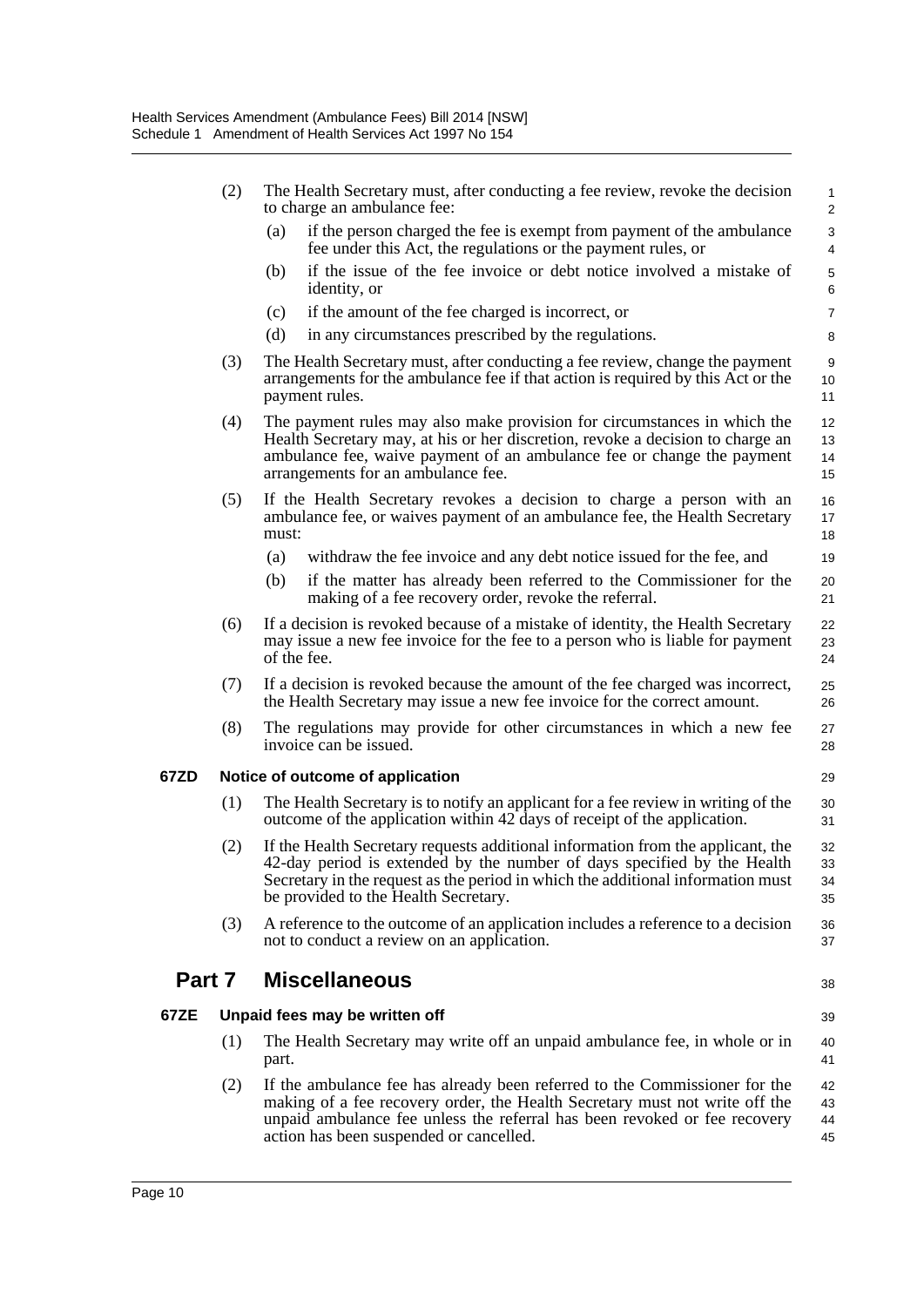#### **67ZF Service of notices**

| 67ZF        |     | <b>Service of notices</b> |                                                                                                                                                                                                                                                                                                                              | $\mathbf{1}$                 |
|-------------|-----|---------------------------|------------------------------------------------------------------------------------------------------------------------------------------------------------------------------------------------------------------------------------------------------------------------------------------------------------------------------|------------------------------|
|             | (1) |                           | A fee invoice, debt notice or notice of the outcome of an application for a fee<br>review may be served on a person personally or by post.                                                                                                                                                                                   | $\sqrt{2}$<br>3              |
|             | (2) |                           | Any other notice or other document required to be served on a person by this<br>Chapter may be served:                                                                                                                                                                                                                       | $\overline{4}$<br>$\sqrt{5}$ |
|             |     | (a)                       | personally, or                                                                                                                                                                                                                                                                                                               | 6                            |
|             |     | (b)                       | by post, or                                                                                                                                                                                                                                                                                                                  | $\overline{7}$               |
|             |     | (c)                       | by electronic transmission.                                                                                                                                                                                                                                                                                                  | 8                            |
|             | (3) |                           | A notice or other document may be served by electronic transmission only if<br>the person has consented to service of notices or other documents under this<br>Chapter by electronic transmission. If a notice or other document is served<br>electronically, the address for service is the address provided by the person. | 9<br>10<br>11<br>12          |
|             | (4) |                           | It is to be presumed that a notice or other document sent to a person under this<br>Chapter by post is served on the person 7 days after it is posted, unless the<br>person establishes that it was not served within that 7-day period.                                                                                     | 13<br>14<br>15               |
| 67ZG        |     |                           | Form of notices given to Commissioner                                                                                                                                                                                                                                                                                        | 16                           |
|             |     |                           | Any notice given by the Health Secretary to the Commissioner under this<br>Chapter may be given by post, by means of document exchange or by<br>electronic transmission.                                                                                                                                                     | 17<br>18<br>19               |
| [5]         |     |                           | Schedule 7 Savings, transitional and other provisions                                                                                                                                                                                                                                                                        | 20                           |
|             |     |                           | Insert at the end of the Schedule with appropriate Part and clause numbering:                                                                                                                                                                                                                                                | 21                           |
|             |     |                           |                                                                                                                                                                                                                                                                                                                              |                              |
| <b>Part</b> |     |                           | Provisions consequent on enactment of Health<br><b>Services Amendment (Ambulance Fees) Act 2014</b>                                                                                                                                                                                                                          | 22<br>23                     |
|             |     | <b>Scale of fees</b>      |                                                                                                                                                                                                                                                                                                                              | 24                           |
|             |     |                           | An order made under section 67D of this Act and in force immediately before<br>the repeal of that section by the Health Services Amendment (Ambulance Fees)<br>Act 2014 is taken, on that repeal, to have been made under section 67L.                                                                                       | 25<br>26<br>27               |
|             |     |                           | Recovery of fees for services provided before commencement                                                                                                                                                                                                                                                                   | 28                           |
|             | (1) |                           | A debt notice may be issued under Part 4 of Chapter 5A in respect of an<br>existing ambulance fee, as if a fee invoice had already been served on the<br>person by whom the fee is payable, if:                                                                                                                              | 29<br>30<br>31               |
|             |     | (a)                       | a notice specifying the existing ambulance fee and the person by whom<br>it was payable was issued by or on behalf of the Health Secretary before<br>the relevant commencement date, and                                                                                                                                     | 32<br>33<br>34               |
|             |     | (b)                       | the person by whom the fee was payable was given a copy of the notice,<br>and                                                                                                                                                                                                                                                | 35<br>36                     |
|             |     | (c)                       | the fee specified in the notice was not greater than the fee for the<br>relevant ambulance services fixed by the scale of fees in force under<br>section 67D at the time that the notice was issued, and                                                                                                                     | 37<br>38<br>39               |
|             |     | (d)                       | the fee is not paid in full by the date that is 7 days after the due date for<br>payment specified in the notice.                                                                                                                                                                                                            | 40<br>41                     |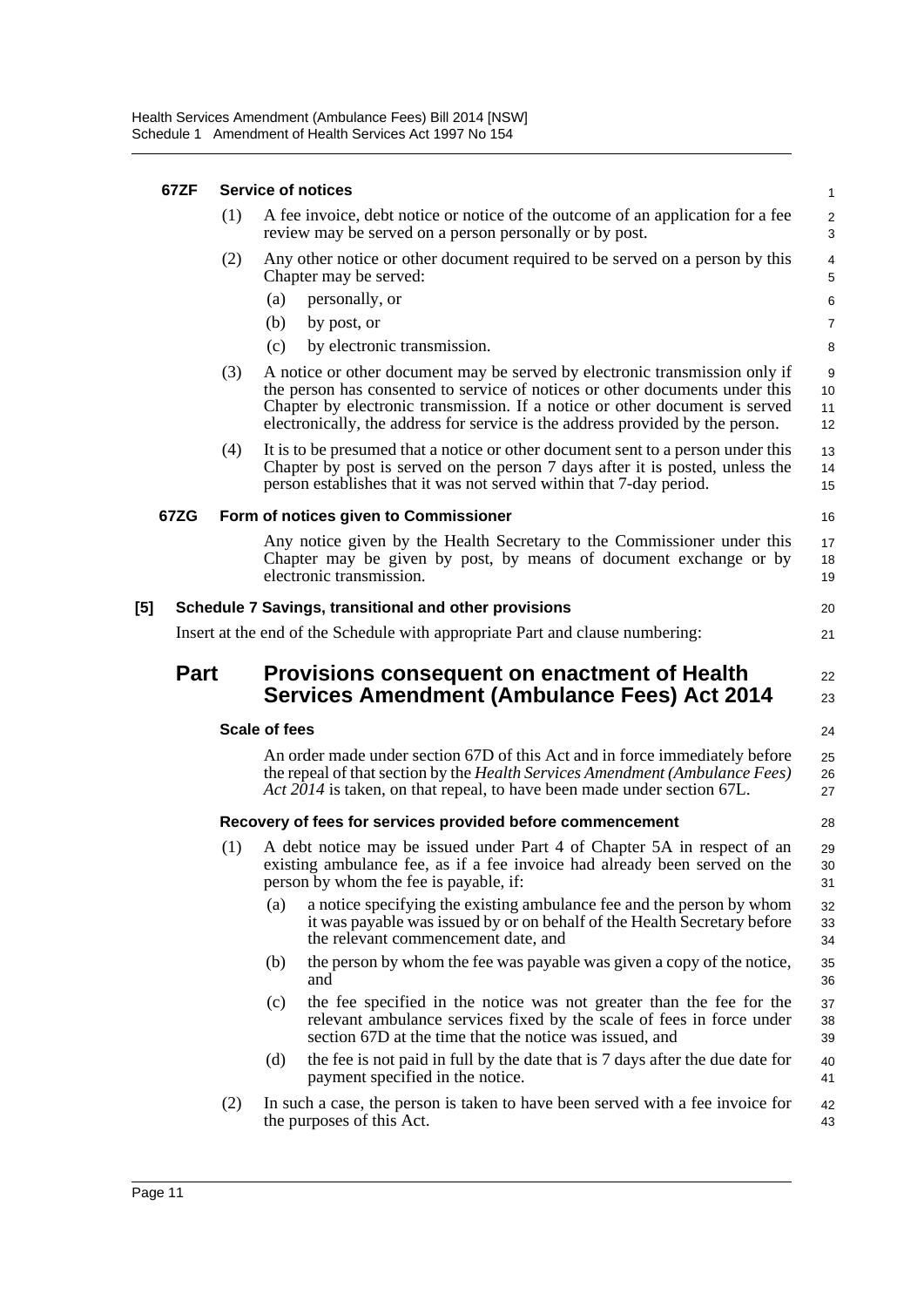|     |        | (3)               | This clause does not prevent the Health Secretary from issuing a fee invoice,<br>in accordance with Part 4 of Chapter 5A, for ambulance services provided<br>before the relevant commencement date if the Health Secretary charges the fee<br>after the relevant commencement date.                                                                                                                       | $\mathbf{1}$<br>$\overline{2}$<br>3<br>4 |
|-----|--------|-------------------|-----------------------------------------------------------------------------------------------------------------------------------------------------------------------------------------------------------------------------------------------------------------------------------------------------------------------------------------------------------------------------------------------------------|------------------------------------------|
|     |        | (4)               | This clause is subject to the Limitation Act 1969.                                                                                                                                                                                                                                                                                                                                                        | 5                                        |
|     |        | (5)               | In this clause:<br><i>existing ambulance fee</i> means an ambulance fee charged by the Health<br>Secretary before the relevant commencement date.                                                                                                                                                                                                                                                         | 6<br>$\overline{7}$<br>8                 |
|     |        |                   | <i>relevant commencement date</i> means the date of commencement of<br>section 67P (as inserted by the Health Services Amendment (Ambulance Fees)<br>Act 2014).                                                                                                                                                                                                                                           | 9<br>10<br>11                            |
|     |        |                   | Charging of parents for services provided to child                                                                                                                                                                                                                                                                                                                                                        | 12                                       |
|     |        |                   | Section 67M (3), as inserted by the Health Services Amendment (Ambulance<br><i>Fees</i> ) Act 2014, does not apply to ambulance services provided before the<br>commencement of that subsection.                                                                                                                                                                                                          | 13<br>14<br>15                           |
|     |        |                   | <b>References to Health Secretary</b>                                                                                                                                                                                                                                                                                                                                                                     | 16                                       |
|     |        | (1)               | In Chapter 5A and Schedule 9, as inserted by the <i>Health Services Amendment</i><br>(Ambulance Fees) Act 2014, and in this Part, a reference to the Health<br>Secretary is a reference to the Secretary of the Ministry of Health.                                                                                                                                                                       | 17<br>18<br>19                           |
|     |        | (2)               | A reference in this Part to anything done by or on behalf of the Health<br>Secretary includes, in relation to anything done before the commencement of<br>the Government Sector Employment Act 2013, a reference to anything done by<br>or on behalf of the Head of the Government Department or Division<br>responsible for charging ambulance fees for ambulance services or a delegate<br>of the Head. | 20<br>21<br>22<br>23<br>24<br>25         |
| [6] |        | <b>Schedule 9</b> |                                                                                                                                                                                                                                                                                                                                                                                                           | 26                                       |
|     |        |                   | <b>Insert after Schedule 8:</b>                                                                                                                                                                                                                                                                                                                                                                           | 27                                       |
|     |        | <b>Schedule 9</b> | Recovery of ambulance fees                                                                                                                                                                                                                                                                                                                                                                                | 28                                       |
|     | Part 1 |                   | <b>Preliminary</b>                                                                                                                                                                                                                                                                                                                                                                                        | 29                                       |
|     | 1      |                   | <b>Definitions</b>                                                                                                                                                                                                                                                                                                                                                                                        | 30                                       |
|     |        | (1)               | In this Schedule:                                                                                                                                                                                                                                                                                                                                                                                         | 31                                       |
|     |        |                   | <i>approved form</i> means a form approved by the Commissioner for the purposes<br>of the provision in which the term is used.                                                                                                                                                                                                                                                                            | 32<br>33                                 |
|     |        |                   | <b>Commissioner</b> means the Commissioner of Fines Administration.                                                                                                                                                                                                                                                                                                                                       | 34                                       |
|     |        |                   | <i>debtor</i> means a person liable to pay an ambulance fee under a debt notice.                                                                                                                                                                                                                                                                                                                          | 35                                       |
|     |        |                   | enforcement officer has the meaning given by clause 31.                                                                                                                                                                                                                                                                                                                                                   | 36                                       |
|     |        |                   | <i>fee recovery costs</i> means the fee recovery costs payable under a fee recovery<br>order, being:                                                                                                                                                                                                                                                                                                      | 37<br>38                                 |
|     |        |                   | the prescribed fee recovery costs, and<br>(a)                                                                                                                                                                                                                                                                                                                                                             | 39                                       |
|     |        |                   | the Sheriff's additional costs (if any).<br>(b)                                                                                                                                                                                                                                                                                                                                                           | 40                                       |
|     |        |                   | fee recovery order means an order under clause 2.                                                                                                                                                                                                                                                                                                                                                         | 41                                       |
|     |        |                   | garnishee order means an order under clause 16.                                                                                                                                                                                                                                                                                                                                                           | 42                                       |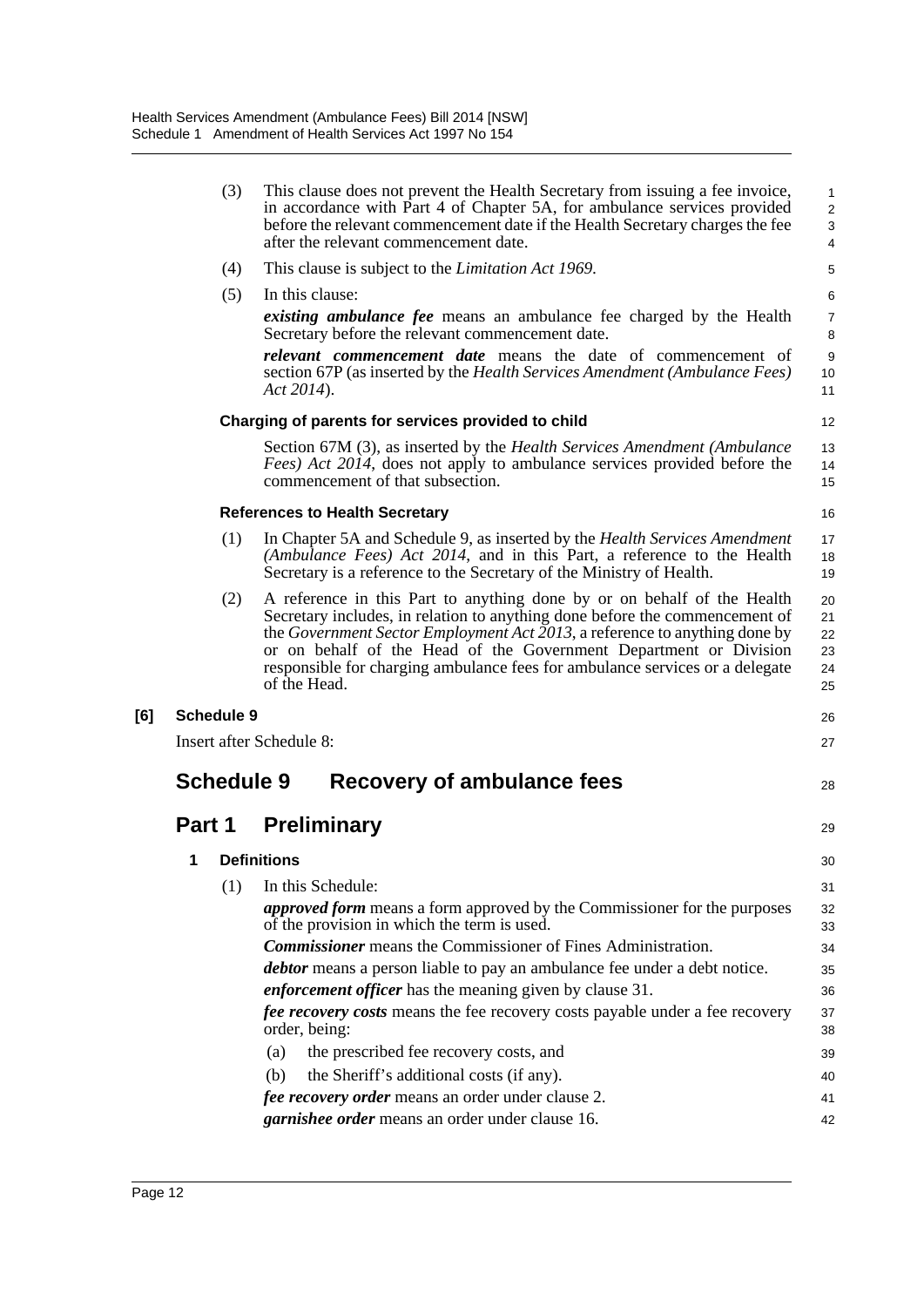|              |                   |            | <b>Hardship Review Board</b> means the Hardship Review Board constituted under<br>the <i>Fines Act 1996</i> .                                                                                                                                                                                                                                                        | 1<br>$\overline{c}$        |
|--------------|-------------------|------------|----------------------------------------------------------------------------------------------------------------------------------------------------------------------------------------------------------------------------------------------------------------------------------------------------------------------------------------------------------------------|----------------------------|
|              |                   |            | <i>order for examination</i> means an order under clause 18.                                                                                                                                                                                                                                                                                                         | 3                          |
|              |                   |            | <i>pay</i> an ambulance fee or amount means to pay the ambulance fee or amount in<br>full by its due date and, if payment by instalments is permitted under this Act,<br>includes to pay each instalment in full by its due date.                                                                                                                                    | 4<br>5<br>6                |
|              |                   | clause 11. | <i>prescribed fee recovery costs</i> means the fee recovery costs prescribed under                                                                                                                                                                                                                                                                                   | $\overline{7}$<br>8        |
|              |                   |            | <i>property seizure order</i> means an order under clause 15.                                                                                                                                                                                                                                                                                                        | 9                          |
|              |                   |            | <b>Sheriff's additional costs means the costs payable in respect of the Sheriff</b><br>under clause 12.                                                                                                                                                                                                                                                              | 10<br>11                   |
|              | (2)               |            | Other expressions used in this Schedule that are defined in Chapter 5A have<br>the same meaning as they have in that Chapter.                                                                                                                                                                                                                                        | 12<br>13                   |
| Part 2       |                   |            | Fee recovery orders                                                                                                                                                                                                                                                                                                                                                  | 14                         |
|              | <b>Division 1</b> |            | Making of fee recovery orders                                                                                                                                                                                                                                                                                                                                        | 15                         |
| $\mathbf{2}$ |                   |            | What is a fee recovery order?                                                                                                                                                                                                                                                                                                                                        | 16                         |
|              | (1)               |            | The Commissioner may make an order (a <i>fee recovery order</i> ) for the recovery<br>of an ambulance fee.                                                                                                                                                                                                                                                           | 17<br>18                   |
|              | (2)               |            | A single order may be made for the recovery of 2 or more ambulance fees<br>payable by a person.<br>Note. Division 2 provides for the debtor to be notified by the Commissioner of the fee<br>recovery order and of the fee recovery action that may be taken if the outstanding<br>balance of the ambulance fee (and fee recovery costs) is not paid within 28 days. | 19<br>20<br>21<br>22<br>23 |
| 3            |                   |            | When an order may be made                                                                                                                                                                                                                                                                                                                                            | 24                         |
|              | (1)               |            | The Commissioner may make a fee recovery order only if the Health Secretary<br>refers the ambulance fee to the Commissioner for the making of a fee recovery<br>order under Chapter 5A.                                                                                                                                                                              | 25<br>26<br>27             |
|              |                   |            | Note. Chapter 5A permits a referral only if the ambulance fee has not been paid within<br>7 days of the due date for payment.                                                                                                                                                                                                                                        | 28<br>29                   |
|              | (2)               |            | A fee recovery order may be made in the absence of, and without notice to, the<br>person liable to pay the ambulance fee.                                                                                                                                                                                                                                            | 30<br>31                   |
|              | (3)               |            | The Commissioner may, but is not required to, make a fee recovery order if an<br>ambulance fee to which it is to apply has previously been the subject of a fee<br>recovery order in respect of which any fee recovery action has been taken.                                                                                                                        | 32<br>33<br>34             |
|              | (4)               |            | The Commissioner is not to make a fee recovery order in relation to an<br>ambulance fee if, before an order is made, the Health Secretary revokes the<br>referral of the ambulance fee to the Commissioner.                                                                                                                                                          | 35<br>36<br>37             |
| 4            |                   |            | Form of fee recovery order                                                                                                                                                                                                                                                                                                                                           | 38                         |
|              |                   |            | A fee recovery order must specify the following matters:                                                                                                                                                                                                                                                                                                             | 39                         |
|              |                   | (a)        | the debtor's name, address and date of birth (if known),                                                                                                                                                                                                                                                                                                             | 40                         |
|              |                   | (b)        | a description of the services in respect of which the ambulance fee is<br>payable,                                                                                                                                                                                                                                                                                   | 41<br>42                   |
|              |                   | (c)        | the date or dates on which the services were provided,                                                                                                                                                                                                                                                                                                               | 43                         |
|              |                   |            |                                                                                                                                                                                                                                                                                                                                                                      |                            |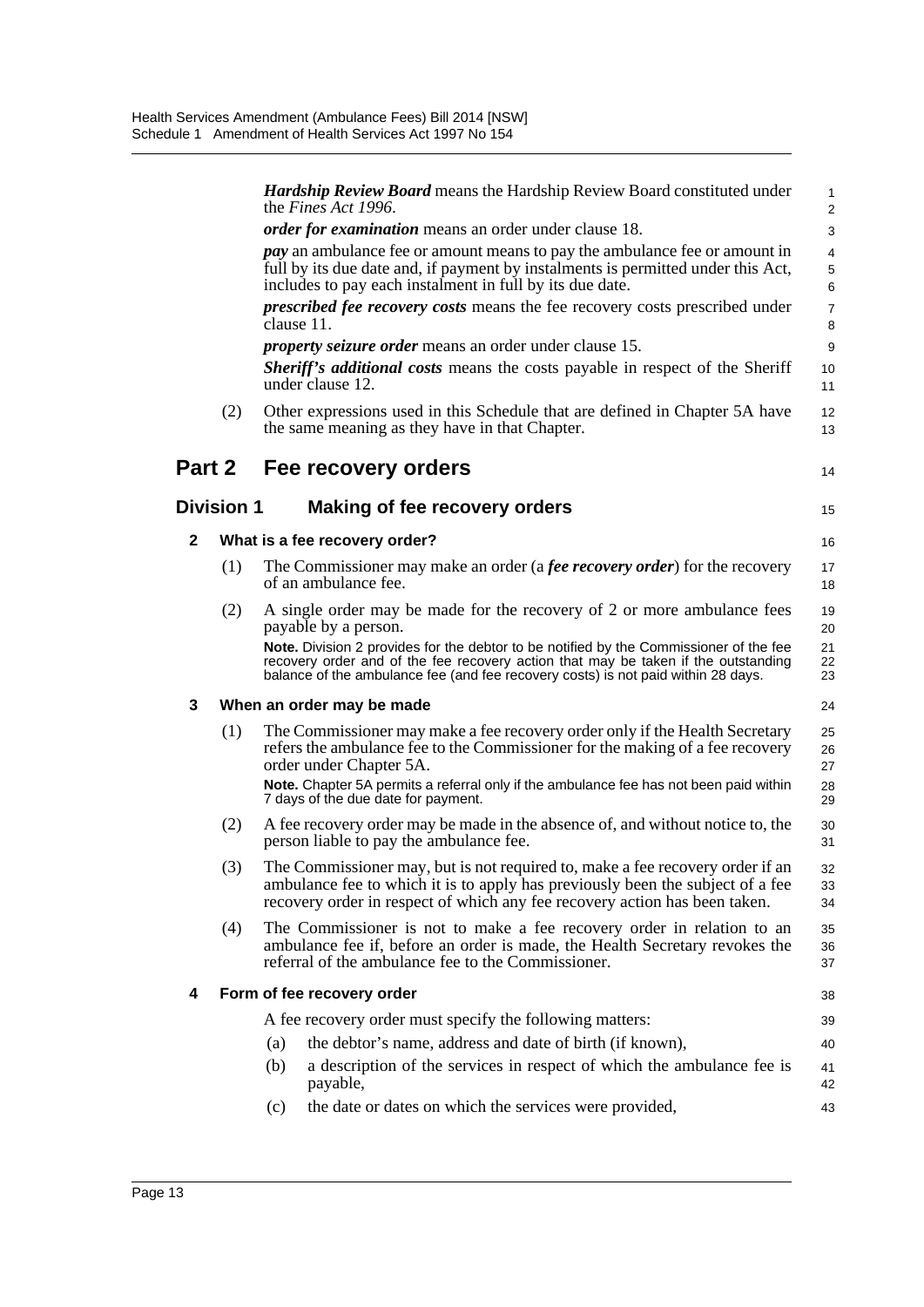|   |                   | (d) | the amount required to be paid, being the amount of the ambulance fee<br>that remains to be paid, together with specified fee recovery costs.                                                                                                                                                                                   | $\mathbf{1}$<br>$\overline{2}$ |
|---|-------------------|-----|---------------------------------------------------------------------------------------------------------------------------------------------------------------------------------------------------------------------------------------------------------------------------------------------------------------------------------|--------------------------------|
|   | <b>Division 2</b> |     | Service of fee recovery order                                                                                                                                                                                                                                                                                                   | 3                              |
| 5 |                   |     | Service on debtor of notice of order                                                                                                                                                                                                                                                                                            | 4                              |
|   |                   |     | As soon as practicable after a fee recovery order is made, the Commissioner is<br>to serve notice of the order on the debtor.                                                                                                                                                                                                   | 5<br>6                         |
| 6 |                   |     | What notice must say                                                                                                                                                                                                                                                                                                            | 7                              |
|   | (1)               |     | The notice of a fee recovery order must inform the debtor that:                                                                                                                                                                                                                                                                 | 8                              |
|   |                   | (a) | the order has been made, and                                                                                                                                                                                                                                                                                                    | 9                              |
|   |                   | (b) | the debtor has until the final date specified in the notice to pay the<br>ambulance fee and fee recovery costs specified in the notice, and                                                                                                                                                                                     | 10<br>11                       |
|   |                   | (c) | if the payment is not made by that final date, further fee recovery action<br>will be taken against the debtor to recover the ambulance fee in<br>accordance with this Schedule, and                                                                                                                                            | 12<br>13<br>14                 |
|   |                   | (d) | if the payment is not made by that final date, further fee recovery costs<br>will be payable (indicating the amount of the prescribed fee recovery<br>costs and the circumstances in which they are payable), and                                                                                                               | 15<br>16<br>17                 |
|   |                   | (e) | review options are available relating to the fee recovery order, including<br>withdrawal, time to pay and the cancellation of fee recovery action<br>because of hardship.                                                                                                                                                       | 18<br>19<br>20                 |
|   | (2)               |     | The notice of a fee recovery order may (but need not) contain information<br>relating to the Sheriff's additional costs.                                                                                                                                                                                                        | 21<br>22                       |
|   | (3)               |     | If there is an approved form for such a notice, the notice must be in that form.                                                                                                                                                                                                                                                | 23                             |
|   | (4)               |     | The inclusion in the notice of additional information and directions for the<br>assistance or guidance of the person on whom it is served does not affect the<br>validity of the notice.                                                                                                                                        | 24<br>25<br>26                 |
| 7 |                   |     | <b>Service of notice</b>                                                                                                                                                                                                                                                                                                        | 27                             |
|   | (1)               |     | Notice of a fee recovery order may be served on a person:                                                                                                                                                                                                                                                                       | 28                             |
|   |                   | (a) | personally, or                                                                                                                                                                                                                                                                                                                  | 29                             |
|   |                   | (b) | by post, or                                                                                                                                                                                                                                                                                                                     | 30                             |
|   |                   | (c) | by electronic transmission, or                                                                                                                                                                                                                                                                                                  | 31                             |
|   |                   | (d) | by any other manner prescribed by the regulations.                                                                                                                                                                                                                                                                              | 32                             |
|   | (2)               |     | The address for service of any such notice includes, subject to this section:                                                                                                                                                                                                                                                   | 33                             |
|   |                   | (a) | the address supplied by the person in connection with the provision of<br>the service for which the ambulance fee is payable, or                                                                                                                                                                                                | 34<br>35                       |
|   |                   | (b) | the address obtained for the person by the Commissioner under this<br>Schedule, if the Commissioner is satisfied that it is the most recent<br>address available for the person.                                                                                                                                                | 36<br>37<br>38                 |
|   | (3)               |     | Notice of a fee recovery order may be served by electronic transmission only<br>if the person has consented to service of notices or other documents under<br>Chapter 5A or this Schedule by electronic transmission. If the notice is served<br>electronically, the address for service is the address provided by the person. | 39<br>40<br>41<br>42           |
|   | (4)               |     | Despite any other provision of this Act, it is presumed that a notice of a fee<br>recovery order sent to a person by post is served on the person 7 days after it                                                                                                                                                               | 43<br>44                       |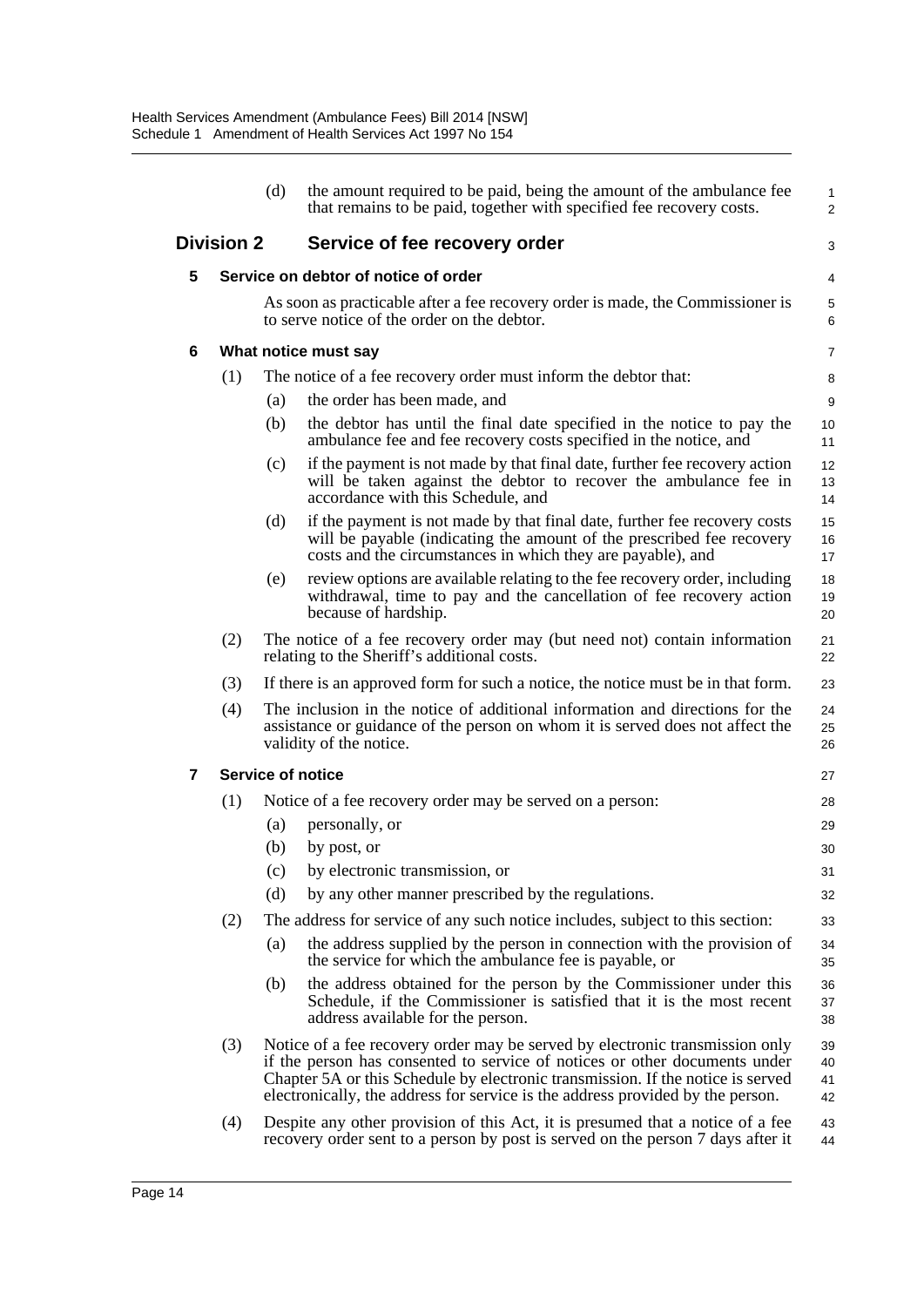|    |                   | is posted, unless the person establishes that it was not served within that 7-day<br>period.                                                                                                                                                                                                                                            | $\mathbf{1}$<br>$\overline{2}$ |
|----|-------------------|-----------------------------------------------------------------------------------------------------------------------------------------------------------------------------------------------------------------------------------------------------------------------------------------------------------------------------------------|--------------------------------|
| 8  |                   | Final date for payment in notices                                                                                                                                                                                                                                                                                                       | 3                              |
|    | (1)               | The final date for payment in a notice of a fee recovery order must be at least<br>21 days after it is served on the person.                                                                                                                                                                                                            | 4<br>5                         |
|    | (2)               | Accordingly, a notice that is posted may specify a date that is at least 28 days<br>after the notice of the fee recovery order is posted as the final date for making<br>the payment concerned.                                                                                                                                         | 6<br>$\overline{7}$<br>8       |
| 9  |                   | Extension of final date if notice takes more than 7 days                                                                                                                                                                                                                                                                                | 9                              |
|    | (1)               | If a notice is served on a person more than 7 days after it was posted, the notice<br>is not invalid merely because it specifies as the final date a date that is less than<br>21 days after it was served on the person.                                                                                                               | 10<br>11<br>12                 |
|    | (2)               | In such a case however, the final date is extended to a date that is 21 days after<br>the notice was served and the notice is taken to specify that date as the final<br>date.                                                                                                                                                          | 13<br>14<br>15                 |
|    | <b>Division 3</b> | <b>Cost recovery</b>                                                                                                                                                                                                                                                                                                                    | 16                             |
| 10 |                   | Fee recovery costs to be paid                                                                                                                                                                                                                                                                                                           | 17                             |
|    | (1)               | Fee recovery costs are payable under a fee recovery order.                                                                                                                                                                                                                                                                              | 18                             |
|    | (2)               | The following amounts are the only amounts payable as fee recovery costs<br>under a fee recovery order:                                                                                                                                                                                                                                 | 19<br>20                       |
|    |                   | the prescribed fee recovery costs,<br>(a)                                                                                                                                                                                                                                                                                               | 21                             |
|    |                   | the Sheriff's additional costs (if any).<br>(b)                                                                                                                                                                                                                                                                                         | 22                             |
|    | (3)               | Any amount recovered in consequence of the making of a fee recovery order<br>is to be applied firstly towards fee recovery costs and the balance towards the<br>ambulance fee.                                                                                                                                                          | 23<br>24<br>25                 |
| 11 |                   | <b>Prescribed fee recovery costs</b>                                                                                                                                                                                                                                                                                                    | 26                             |
|    | (1)               | The regulations may prescribe the fee recovery costs payable under a fee<br>recovery order.                                                                                                                                                                                                                                             | 27<br>28                       |
|    | (2)               | The regulations may:                                                                                                                                                                                                                                                                                                                    | 29                             |
|    |                   | prescribe an amount as the fee recovery costs payable to the<br>(a)<br>Commissioner on the making of the order, and                                                                                                                                                                                                                     | 30<br>31                       |
|    |                   | (b)<br>prescribe an amount as the fee recovery costs payable into the<br>Consolidated Fund for any fee recovery action taken by the Sheriff or<br>other official under Part 3 before payment is made under the order.                                                                                                                   | 32<br>33<br>34                 |
| 12 |                   | <b>Sheriff's additional costs</b>                                                                                                                                                                                                                                                                                                       | 35                             |
|    | (1)               | The Commissioner may approve any costs and expenses reasonably incurred<br>by the Sheriff in taking fee recovery action under Part 3 as fee recovery costs<br>payable by the debtor under the fee recovery order.                                                                                                                       | 36<br>37<br>38                 |
|    | (2)               | The amount of those costs and expenses is to be determined in accordance with<br>the scale applicable to the enforcement of judgment debts under the <i>Civil</i><br><i>Procedure Act 2005</i> , but is to be reduced by the prescribed fee recovery costs<br>payable to the Consolidated Fund for any fee recovery action taken by the | 39<br>40<br>41<br>42           |

43

Sheriff or other official under Part 3.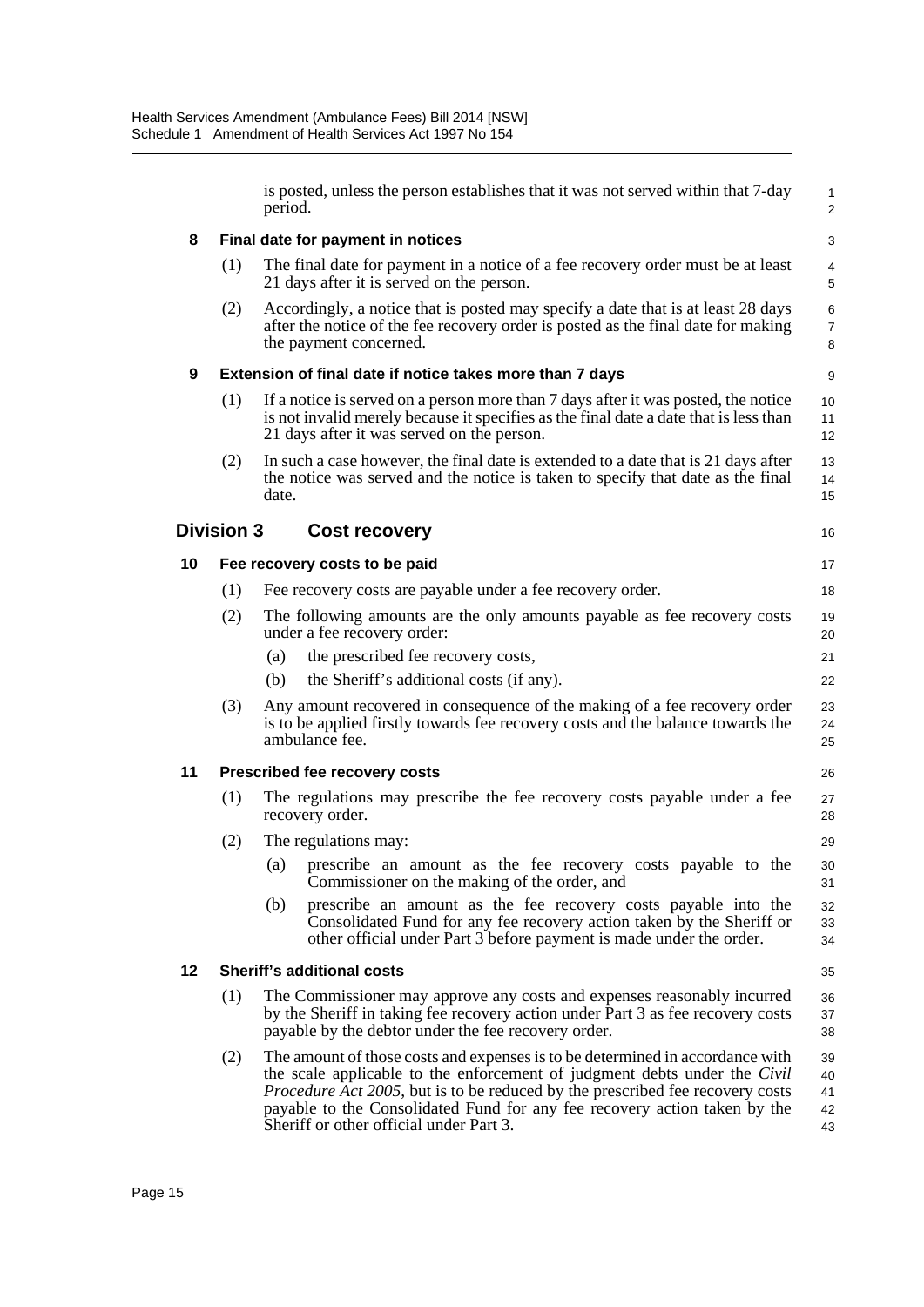|        | (3)               | For the purposes of this clause, the Commissioner has the functions of the<br>registrar of the relevant court with respect to the approval of those costs and<br>expenses.                                                                                                                                                                                                   | 1<br>$\overline{c}$<br>3   |
|--------|-------------------|------------------------------------------------------------------------------------------------------------------------------------------------------------------------------------------------------------------------------------------------------------------------------------------------------------------------------------------------------------------------------|----------------------------|
|        | (4)               | Fee recovery costs recoverable under this clause are payable to the Sheriff and<br>not to the Consolidated Fund.                                                                                                                                                                                                                                                             | 4<br>5                     |
|        | (5)               | The power of the Local Court to review a decision of a registrar of the court in<br>respect of any such fee recovery costs applies to a decision of the<br>Commissioner under this clause.                                                                                                                                                                                   | 6<br>$\overline{7}$<br>8   |
| 13     |                   | Fee recovery costs included in ambulance fee                                                                                                                                                                                                                                                                                                                                 | 9                          |
|        | (1)               | After a fee recovery order is made, the ambulance fee to which it applies is<br>taken to include the fee recovery costs payable under the fee recovery order.                                                                                                                                                                                                                | 10<br>11                   |
|        | (2)               | Accordingly, a reference in Parts 3–6 to an <i>ambulance fee</i> includes a reference<br>to any fee recovery costs payable under the fee recovery order.                                                                                                                                                                                                                     | 12<br>13                   |
| Part 3 |                   | Fee recovery action                                                                                                                                                                                                                                                                                                                                                          | 14                         |
|        | <b>Division 1</b> | Fee recovery action                                                                                                                                                                                                                                                                                                                                                          | 15                         |
| 14     |                   | When fee recovery action can be taken                                                                                                                                                                                                                                                                                                                                        | 16                         |
|        | (1)               | Fee recovery action may be taken against a debtor under this Part if:                                                                                                                                                                                                                                                                                                        | 17                         |
|        |                   | the debtor has not paid the ambulance fee as required by the notice of<br>(a)<br>the fee recovery order served on the debtor, and                                                                                                                                                                                                                                            | 18<br>19                   |
|        |                   | the ambulance fee remains unpaid.<br>(b)                                                                                                                                                                                                                                                                                                                                     | 20                         |
|        | (2)               | Fee recovery action may be taken under this Part by means of a property<br>seizure order, a garnishee order or a charge on land, or by all or any<br>combination of those means.                                                                                                                                                                                             | 21<br>22<br>23             |
| 15     |                   | Order to seize property of debtor                                                                                                                                                                                                                                                                                                                                            | 24                         |
|        | (1)               | The Commissioner may make an order for the seizure of the property of a<br>debtor for the purpose of levying the ambulance fee payable by the debtor on<br>that property. The order is called a <i>property seizure order</i> .<br>Note. The Interpretation Act 1987 defines property to include land as well as personal<br>property.                                       | 25<br>26<br>27<br>28<br>29 |
|        | (2)               | The Commissioner may make a property seizure order only if satisfied that fee<br>recovery action is authorised against the debtor under this Part.                                                                                                                                                                                                                           | 30<br>31                   |
|        | (3)               | Section 72 of the <i>Fines Act 1996</i> applies in relation to a property seizure order<br>made under this clause in the same way as it applies in relation to a property<br>seizure order made under that section.                                                                                                                                                          | 32<br>33<br>34             |
| 16     |                   | Order to garnishee debts, wages or salary of debtor                                                                                                                                                                                                                                                                                                                          | 35                         |
|        | (1)               | The Commissioner may make an order that all debts due and accruing to a<br>debtor from any person specified in the order are attached for the purposes of<br>satisfying the ambulance fee payable by the debtor (including an order<br>expressed to be for the continuous attachment of the wage or salary of the<br>debtor). The order is called a <i>garnishee order</i> . | 36<br>37<br>38<br>39<br>40 |
|        | (2)               | The Commissioner may make a garnishee order only if satisfied that fee<br>recovery action is authorised against the debtor under this Part.                                                                                                                                                                                                                                  | 41<br>42                   |
|        |                   |                                                                                                                                                                                                                                                                                                                                                                              |                            |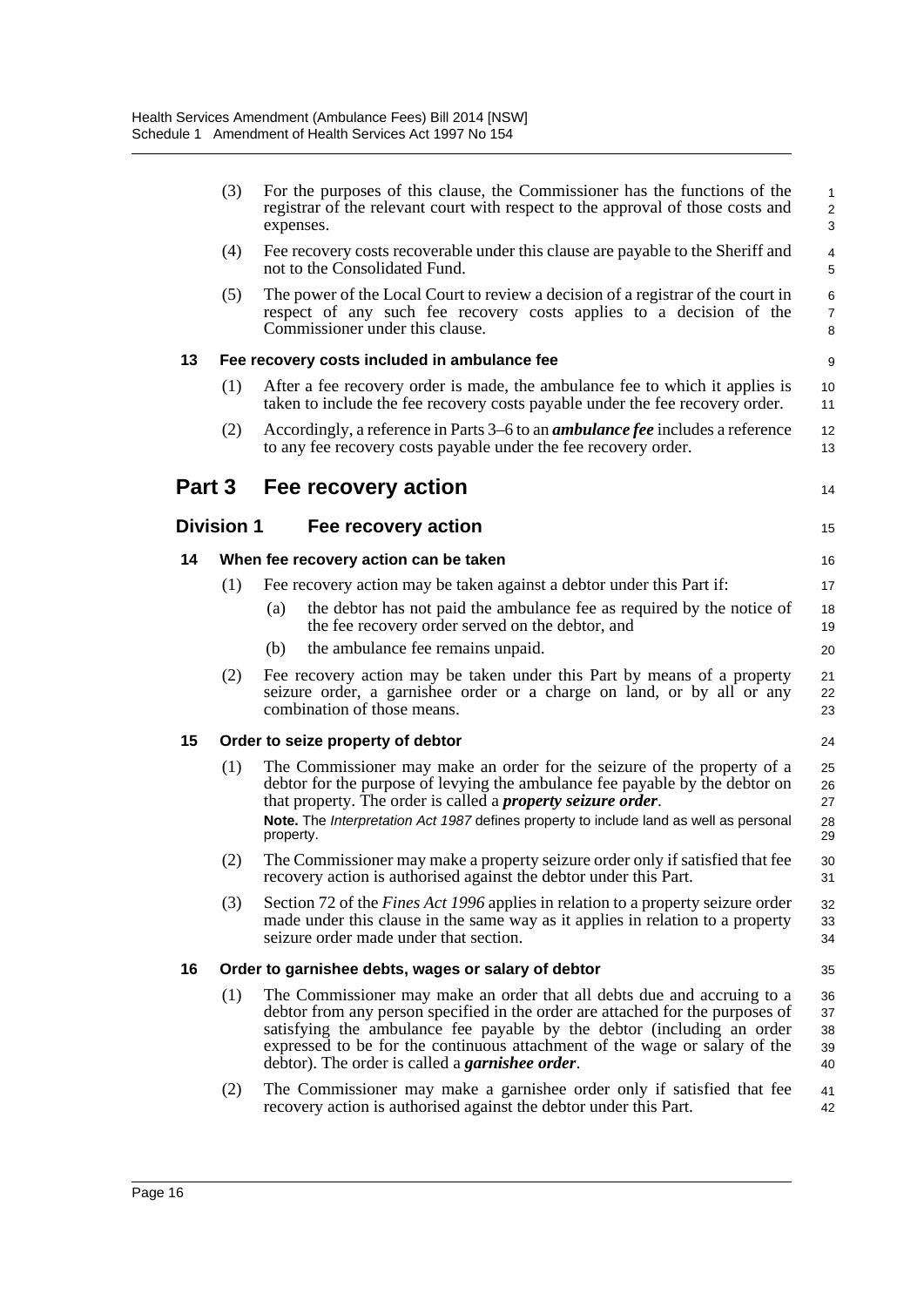|    | (3)               | Section 73 of the <i>Fines Act 1996</i> applies in relation to a garnishee order made<br>under this clause in the same way as it applies in relation to a garnishee order<br>made under that section.                                                                                                                                                                                | 1<br>$\overline{\mathbf{c}}$<br>3 |
|----|-------------------|--------------------------------------------------------------------------------------------------------------------------------------------------------------------------------------------------------------------------------------------------------------------------------------------------------------------------------------------------------------------------------------|-----------------------------------|
| 17 |                   | Registration of fee recovery order as charge on land                                                                                                                                                                                                                                                                                                                                 | 4                                 |
|    | (1)               | The Commissioner may apply to the Registrar-General for registration of a fee<br>recovery order in relation to any land owned by the debtor (including any land<br>owned jointly with another person).                                                                                                                                                                               | 5<br>6<br>$\overline{7}$          |
|    | (2)               | An application may not be made under this clause unless the amount payable<br>under the order (or the total amount payable under the orders) to which the<br>application relates exceeds \$1,000 or such other amount as is prescribed by the<br>regulations.                                                                                                                        | 8<br>9<br>10<br>11                |
|    | (3)               | Section 74 of the <i>Fines Act 1996</i> applies in relation to an application under this<br>clause, and a charge registered under this clause, in the same way as it applies<br>to an application under that section, and a charge registered under that section.                                                                                                                    | 12<br>13<br>14                    |
|    | <b>Division 2</b> | <b>Ancillary provisions</b>                                                                                                                                                                                                                                                                                                                                                          | 15                                |
| 18 |                   | <b>Examination of debtor</b>                                                                                                                                                                                                                                                                                                                                                         | 16                                |
|    | (1)               | The Commissioner may issue an order (an <i>order for examination</i> ) under this<br>clause for the purpose of enabling fee recovery action to be taken under this<br>Part.                                                                                                                                                                                                          | 17<br>18<br>19                    |
|    | (2)               | If a person who is issued with an order for examination fails to attend in<br>accordance with the order, the Commissioner may issue a warrant for the<br>apprehension of the person and for the person to be brought before the<br>Commissioner or other specified enforcement officer, or before a specified<br>officer of a court, for examination in accordance with this clause. | 20<br>21<br>22<br>23<br>24        |
|    | (3)               | Sections 75 and 75A of the <i>Fines Act 1996</i> apply in relation to an order for<br>examination, an examination, or warrant of apprehension under this clause in<br>the same way as they apply in relation to an order for examination,<br>examination or warrant for apprehension under those sections.                                                                           | 25<br>26<br>27<br>28              |
| 19 |                   | Power of entry to execute property seizure order                                                                                                                                                                                                                                                                                                                                     | 29                                |
|    | (1)               | The person executing a property seizure order may, at any reasonable time of<br>the day or night, enter any premises for the purposes of executing the order.                                                                                                                                                                                                                        | 30<br>31                          |
|    | (2)               | Subclause (1) does not authorise any such person to enter any part of premises<br>used only for residential purposes without the permission of the occupier of<br>the premises or the authority of a search warrant under this clause.                                                                                                                                               | 32<br>33<br>34                    |
|    | (3)               | Any such person may apply to an authorised officer for the issue of a search<br>warrant if the person believes on reasonable grounds that there may be<br>property liable to seizure under the property seizure order in any premises.                                                                                                                                               | 35<br>36<br>37                    |
|    | (4)               | An authorised officer to whom any such application is made may, if satisfied<br>that there are reasonable grounds for doing so, issue a search warrant<br>authorising any person who is executing the property seizure order to enter the<br>premises and seize property in the premises in accordance with that or any<br>other property seizure order.                             | 38<br>39<br>40<br>41<br>42        |
|    | (5)               | Division 4 of Part 5 of the Law Enforcement (Powers and Responsibilities) Act<br>2002 applies to a search warrant issued under this clause.                                                                                                                                                                                                                                          | 43<br>44                          |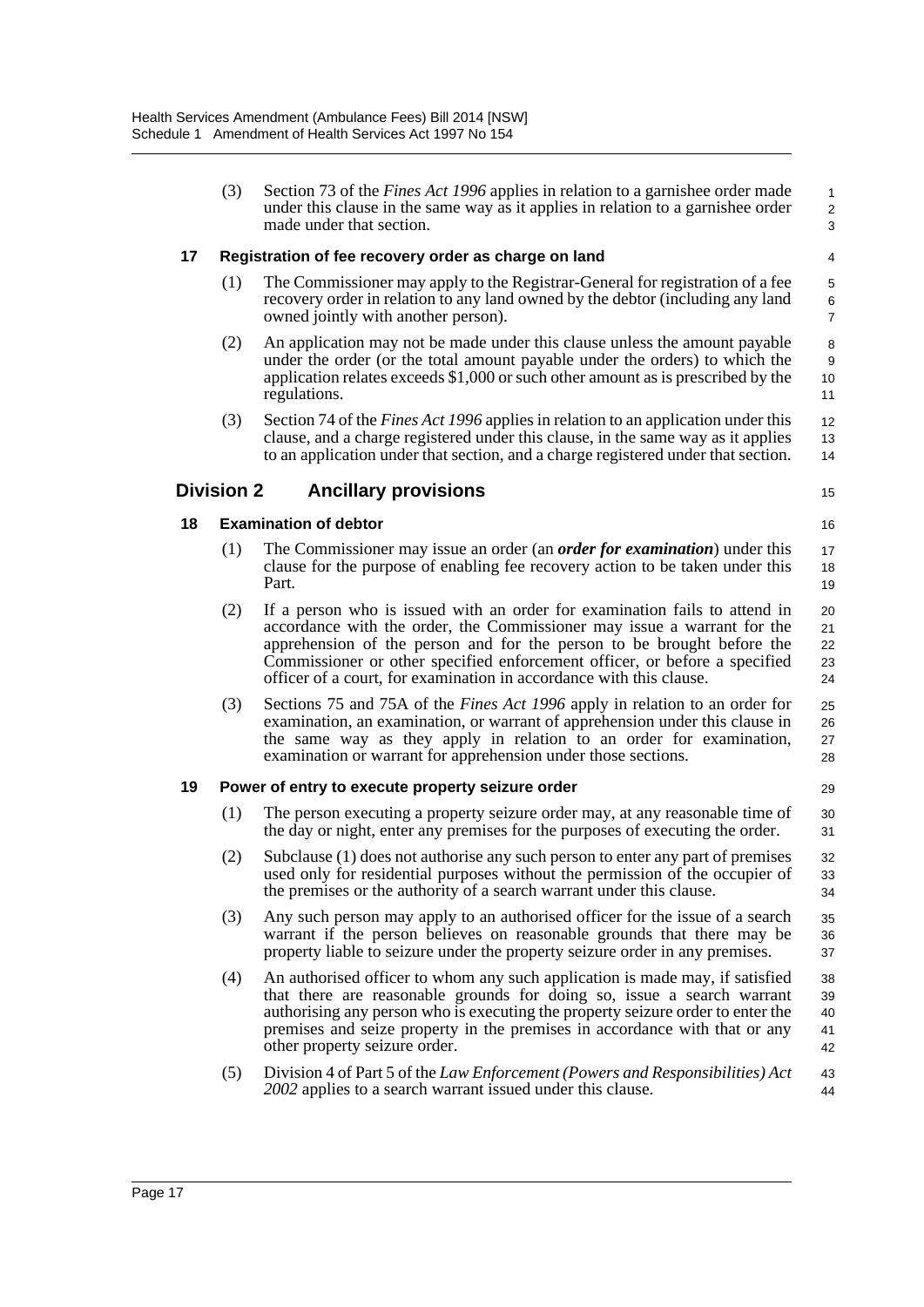|        | (6) | Without affecting the generality of section 71 of the Law Enforcement<br>(Powers and Responsibilities) Act 2002, a police officer:                                                                                                                                                             | 1<br>$\overline{c}$      |
|--------|-----|------------------------------------------------------------------------------------------------------------------------------------------------------------------------------------------------------------------------------------------------------------------------------------------------|--------------------------|
|        |     | may accompany a person executing a search warrant, and<br>(a)                                                                                                                                                                                                                                  | 3                        |
|        |     | (b)<br>may take all reasonable steps to assist the person in the exercise of the<br>person's functions under this clause.                                                                                                                                                                      | 4<br>5                   |
|        | (7) | This clause does not authorise a person to seize property under any warrant of<br>execution or order (other than a property seizure order) while the person is in<br>premises in pursuance only of the authority conferred by this clause.                                                     | 6<br>$\overline{7}$<br>8 |
|        | (8) | In this clause:                                                                                                                                                                                                                                                                                | 9                        |
|        |     | <b>authorised officer</b> has the same meaning as it has in the Law Enforcement<br>(Powers and Responsibilities) Act 2002.                                                                                                                                                                     | 10<br>11                 |
|        |     | <i>premises</i> includes any structure, building, aircraft, vehicle, vessel or place<br>(whether built upon or not).                                                                                                                                                                           | 12<br>13                 |
| 20     |     | Power of person executing order or warrant to demand name and address                                                                                                                                                                                                                          | 14                       |
|        | (1) | The Sheriff or other person executing an order or warrant under this Part may<br>require a person whom the Sheriff or other person suspects on reasonable<br>grounds to be the debtor to state his or her full name and residential address<br>and to produce evidence of his or her identity. | 15<br>16<br>17<br>18     |
|        | (2) | A person is not required to comply with such a requirement unless the person<br>was warned on that occasion that a failure to comply is an offence.                                                                                                                                            | 19<br>20                 |
|        | (3) | A person who, without reasonable excuse, fails to comply with such a<br>requirement is guilty of an offence.<br>Maximum penalty: 10 penalty units.                                                                                                                                             | 21<br>22<br>23           |
|        |     |                                                                                                                                                                                                                                                                                                |                          |
| 21     |     | <b>Electronic transmission of documents</b>                                                                                                                                                                                                                                                    | 24                       |
|        | (1) | The following directions, orders and warrants under this Part may be<br>transmitted electronically to the persons to whom they are given or directed:                                                                                                                                          | 25<br>26                 |
|        |     | a property seizure order directed to the Sheriff,<br>(a)                                                                                                                                                                                                                                       | 27                       |
|        |     | a garnishee order, or a summons requiring a garnishee under such a<br>(b)<br>garnishee order to show cause, given to the Sheriff for service,                                                                                                                                                  | 28<br>29                 |
|        |     | (c)<br>an order for examination given to the Sheriff for service,                                                                                                                                                                                                                              | 30                       |
|        |     | (d)<br>a warrant of apprehension directed to the Sheriff.                                                                                                                                                                                                                                      | 31                       |
|        | (2) | For the purpose of executing any such order or warrant, the Sheriff or other<br>officer to whom the order or warrant is so transmitted is to cause a copy of the<br>order or warrant to be converted into written form and to be endorsed with the<br>following words:                         | 32<br>33<br>34<br>35     |
|        |     | This document has been transmitted electronically by the Commissioner of<br>Fines Administration in accordance with clause 21 of Schedule 9 to the <i>Health</i><br>Services Act 1997.                                                                                                         | 36<br>37<br>38           |
| Part 4 |     | Suspension, withdrawal and cancellation of fee<br>recovery action                                                                                                                                                                                                                              | 39<br>40                 |
| 22     |     | Fee recovery action may be suspended                                                                                                                                                                                                                                                           | 41                       |
|        | (1) | The Commissioner may make an order (a <i>suspension order</i> ) for the<br>suspension of fee recovery action in relation to an ambulance fee referred to                                                                                                                                       | 42<br>43                 |
|        |     |                                                                                                                                                                                                                                                                                                |                          |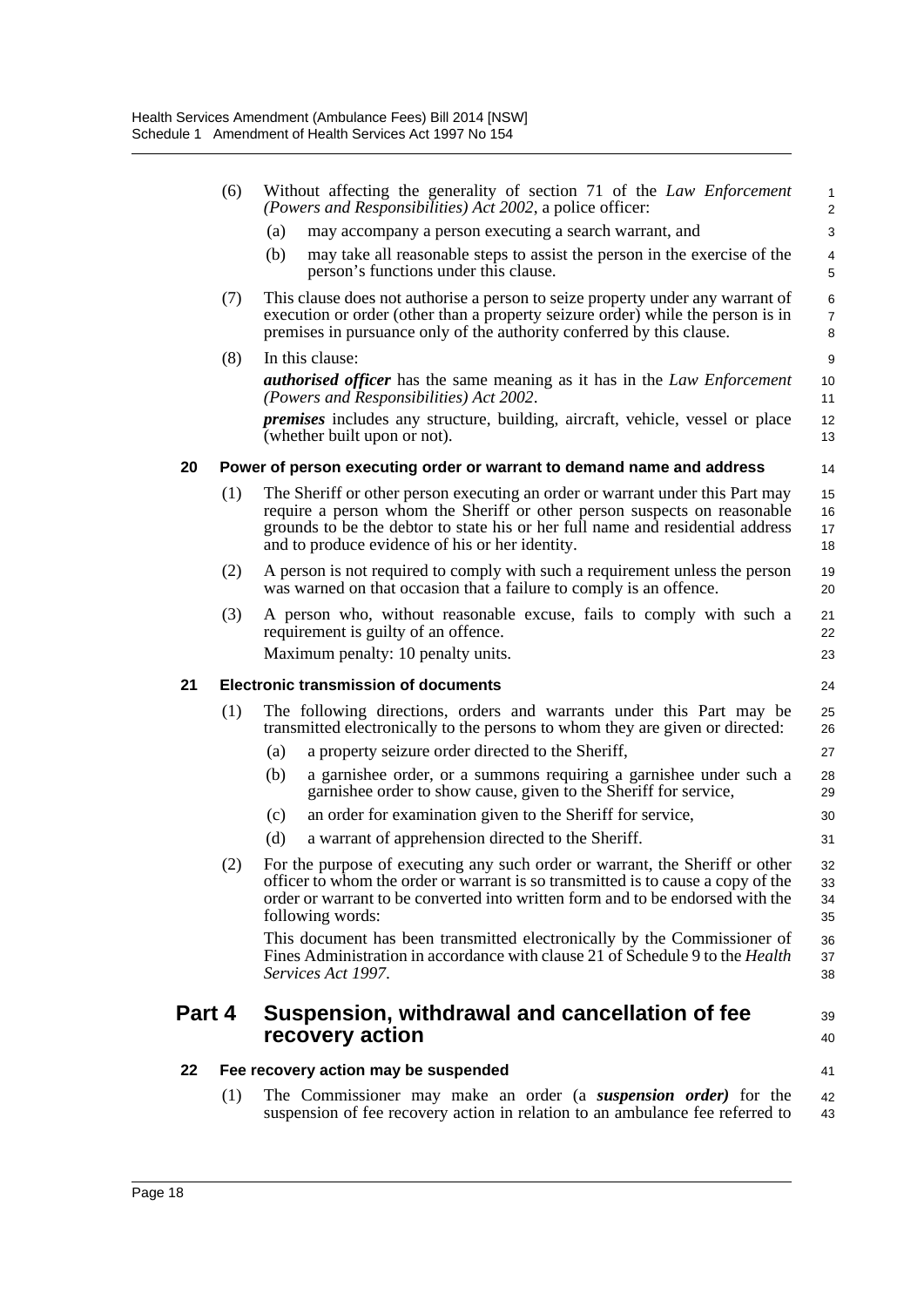|    |      | that:       | the Commissioner by the Health Secretary if the Commissioner is satisfied                                                                                                                                                     | $\mathbf{1}$<br>$\mathbf{2}$ |
|----|------|-------------|-------------------------------------------------------------------------------------------------------------------------------------------------------------------------------------------------------------------------------|------------------------------|
|    |      | (a)         | the person charged with the ambulance fee may be exempt from<br>payment of the ambulance fee under Chapter 5A, or                                                                                                             | 3<br>4                       |
|    |      | (b)         | the matter should be referred back to the Health Secretary for some<br>other reason.                                                                                                                                          | 5<br>6                       |
|    | (2)  |             | A suspension order must be made if the Health Secretary requests the making<br>of the suspension order.                                                                                                                       | $\overline{7}$<br>8          |
|    | (3)  |             | A suspension order may be made:                                                                                                                                                                                               | 9                            |
|    |      | (a)         | before or after the making of a fee recovery order, and                                                                                                                                                                       | 10                           |
|    |      | (b)         | on application or on the Commissioner's own initiative.                                                                                                                                                                       | 11                           |
|    | (4)  |             | While a suspension order has effect:                                                                                                                                                                                          | 12                           |
|    |      | (a)         | a fee recovery order is not to be made in relation to the ambulance fee,<br>and                                                                                                                                               | 13<br>14                     |
|    |      | (b)         | if a fee recovery order has already been made in relation to the<br>ambulance fee, any fee recovery action already taken in relation to the<br>order is to be suspended.                                                      | 15<br>16<br>17               |
|    | (5)  |             | Fee recovery action is to be suspended as follows:                                                                                                                                                                            | 18                           |
|    |      | (a)         | any property seizure order that has already been made in relation to the<br>ambulance fee that has not been executed is to be cancelled,                                                                                      | 19<br>20                     |
|    |      | (b)         | any garnishee order that has already been made in relation to the<br>ambulance fee is to be cancelled.                                                                                                                        | 21<br>22                     |
|    | (6)  |             | However, any property obtained as a result of fee recovery action is not<br>required to be returned, and a charge on land created under Part 3 need not be<br>cancelled, unless the relevant fee recovery order is withdrawn. | 23<br>24<br>25               |
|    | (7)  |             | A suspension order has effect until the Commissioner revokes the suspension<br>order or the Health Secretary revokes the referral of the ambulance fee to the<br>Commissioner (whichever happens first).                      | 26<br>27<br>28               |
|    |      | is revoked. | Note. The Commissioner must withdraw any fee recovery order that has been made<br>and reverse any fee recovery action taken if the referral of the fee to the Commissioner                                                    | 29<br>30<br>31               |
|    | (8)  |             | The Commissioner may revoke a suspension order only if the Health Secretary<br>requests the revocation of the suspension order.                                                                                               | 32<br>33                     |
|    | (9)  |             | The Commissioner must give notice in writing of the making or revocation of<br>a suspension order:                                                                                                                            | 34<br>35                     |
|    |      | (a)         | to the Health Secretary, and                                                                                                                                                                                                  | 36                           |
|    |      | (b)         | to the Sheriff, but only if a property seizure order has already been made<br>in relation to the ambulance fee.                                                                                                               | 37<br>38                     |
|    | (10) |             | The suspension of fee recovery action does not prevent further fee recovery<br>action being taken after the suspension has ceased to have effect.                                                                             | 39<br>40                     |
| 23 |      |             | Withdrawal of order and reversal of fee recovery action                                                                                                                                                                       | 41                           |
|    | (1)  |             | The Commissioner may, on application or on the Commissioner's own<br>initiative, withdraw a fee recovery order if satisfied that:                                                                                             | 42<br>43                     |
|    |      | (a)         | the person named in the fee recovery order is exempt from payment of<br>an ambulance fee specified in the order under Chapter 5A, or                                                                                          | 44<br>45                     |
|    |      |             |                                                                                                                                                                                                                               |                              |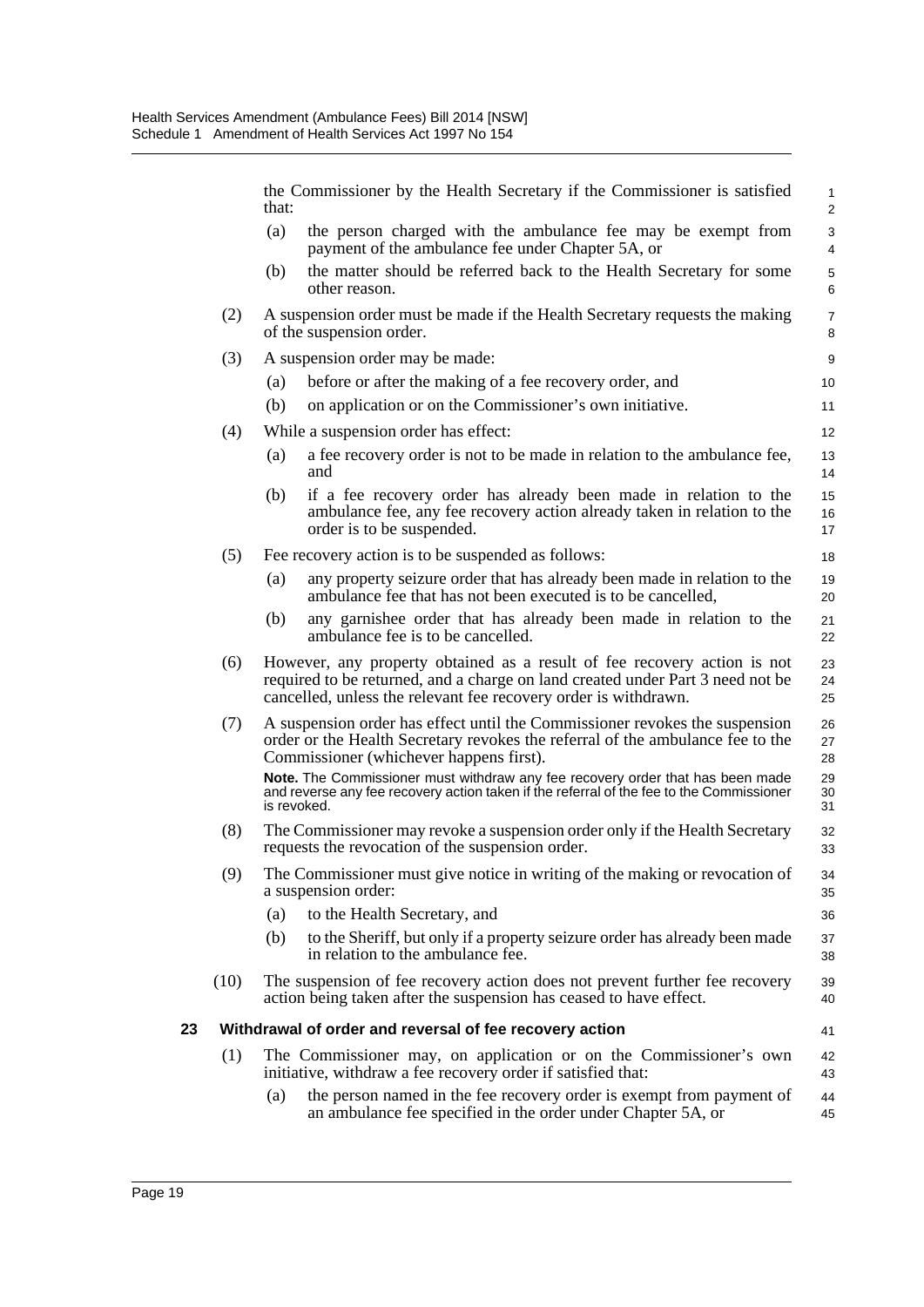|    |     | (b)  | the person was not aware that a debt notice had been issued before the<br>fee recovery order was served, or                                                                                | $\mathbf{1}$<br>$\mathbf{2}$ |
|----|-----|------|--------------------------------------------------------------------------------------------------------------------------------------------------------------------------------------------|------------------------------|
|    |     | (c)  | the person was otherwise hindered by accident, illness, misadventure or<br>other cause from taking action in relation to the debt notice, or                                               | 3<br>$\overline{4}$          |
|    |     | (d)  | an ambulance fee to which it applies has previously been the subject of<br>a fee recovery order in respect of which any fee recovery action has<br>been taken, or                          | 5<br>6<br>$\overline{7}$     |
|    |     | (e)  | the person named in the fee recovery order is not the person by whom<br>the ambulance fee is payable, or                                                                                   | 8<br>9                       |
|    |     | (f)  | the order was otherwise made in error.                                                                                                                                                     | 10                           |
|    | (2) |      | The Commissioner must withdraw a fee recovery order in relation to an<br>ambulance fee if the Health Secretary revokes the referral of the ambulance fee<br>to the Commissioner.           | 11<br>12<br>13               |
|    | (3) |      | A fee recovery order may be withdrawn completely or only to the extent of<br>some of the amount or amounts to which it applies.                                                            | 14<br>15                     |
|    | (4) |      | If a fee recovery order is withdrawn completely:                                                                                                                                           | 16                           |
|    |     | (a)  | the order then ceases to have effect, and                                                                                                                                                  | 17                           |
|    |     | (b)  | any fee recovery action already taken is to be reversed, unless the same<br>recovery action is authorised under another fee recovery order, and                                            | 18<br>19                     |
|    |     | (c)  | fee recovery costs are not payable under the order and, if paid, are<br>repayable.                                                                                                         | 20<br>21                     |
|    | (5) |      | If a fee recovery order is withdrawn only to the extent of some of the amount<br>or amounts to which it applies:                                                                           | 22<br>23                     |
|    |     | (a)  | the order continues to have effect in respect of the remaining amount or<br>amounts to which it applies, and                                                                               | 24<br>25                     |
|    |     | (b)  | any amount that has been paid under the order is to be applied to<br>payment of the remaining amount or amounts to which it applies and<br>any fee recovery costs payable under the order. | 26<br>27<br>28               |
|    | (6) |      | The withdrawal of a fee recovery order does not prevent the making of a<br>further fee recovery order in respect of the ambulance fee.                                                     | 29<br>30                     |
| 24 |     |      | Cancellation of fee recovery action generally                                                                                                                                              | 31                           |
|    | (1) |      | The Commissioner may cancel any or all fee recovery action in respect of an<br>ambulance fee at any time for any good reason.                                                              | 32<br>33                     |
|    | (2) | fee. | The Commissioner cancels fee recovery action by cancelling a property<br>seizure order, garnishee order or charge on land in respect of the ambulance                                      | 34<br>35<br>36               |
|    | (3) |      | A property seizure order, garnishee order or charge on land under this Part is<br>taken to be cancelled on the payment of the ambulance fee concerned.                                     | 37<br>38                     |
|    | (4) |      | The cancellation of a charge on land does not take effect until the<br>Registrar-General registers the cancellation of the charge.                                                         | 39<br>40                     |
|    | (5) |      | The Commissioner must give the Health Secretary notice in writing of a<br>decision to cancel fee recovery action in respect of an ambulance fee.                                           | 41<br>42                     |
|    |     |      |                                                                                                                                                                                            |                              |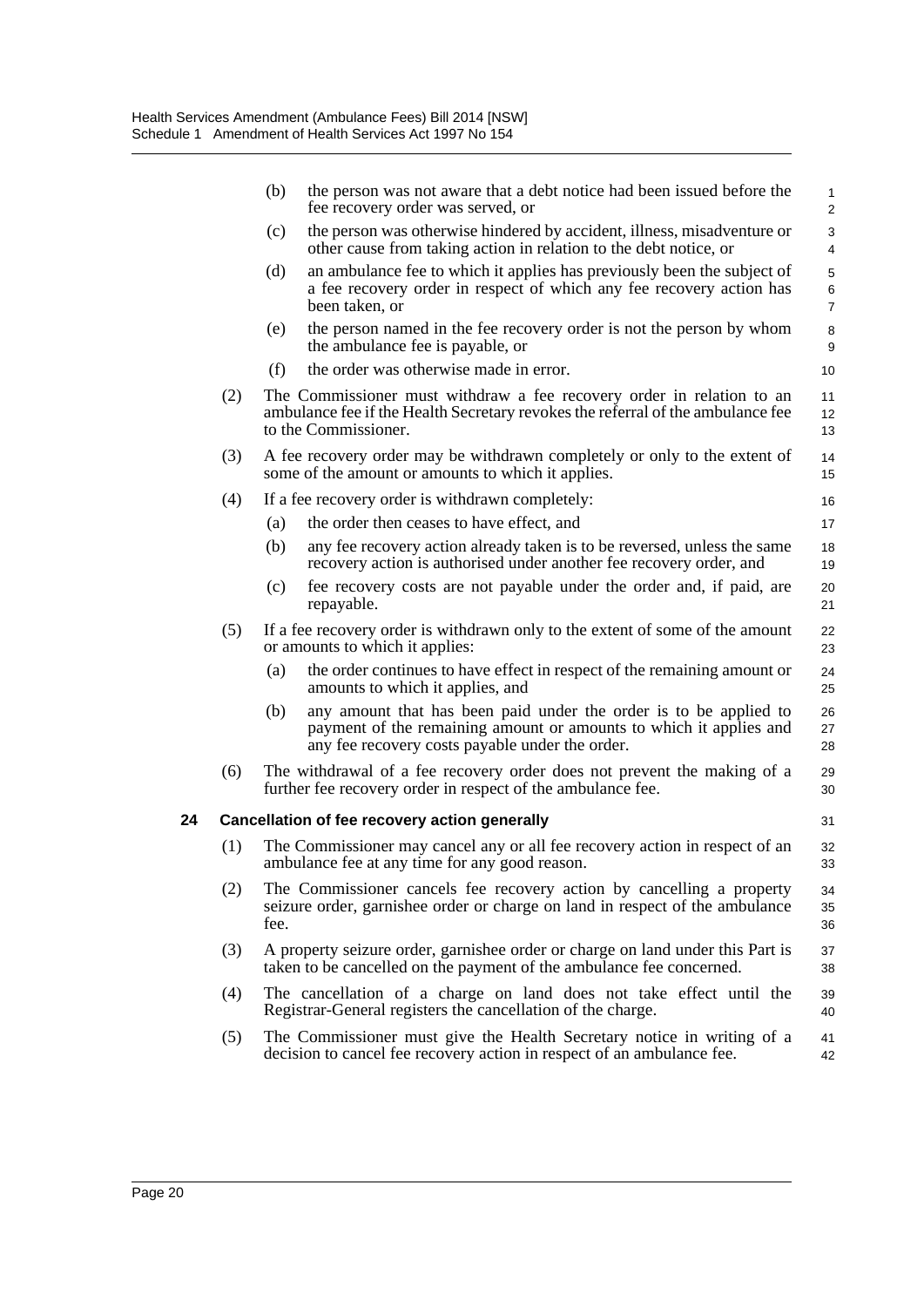#### **Part 5 Hardship and time to pay**

|        |     | <b>THE READER</b> WITH STRIPS IN THE                                                                                                                                                                                                                                                                 |                               |
|--------|-----|------------------------------------------------------------------------------------------------------------------------------------------------------------------------------------------------------------------------------------------------------------------------------------------------------|-------------------------------|
| 25     |     | Cancellation of fee recovery action because of hardship                                                                                                                                                                                                                                              | 2                             |
|        | (1) | The Commissioner may, on the application of a debtor or at the<br>Commissioner's own discretion, cancel fee recovery action in respect of the<br>whole or part of an unpaid ambulance fee if satisfied that, due to any or all of<br>the financial, medical or personal circumstances of the debtor: | 3<br>$\overline{4}$<br>5<br>6 |
|        |     | the debtor does not have sufficient means to pay the ambulance fee and<br>(a)<br>is not likely to have sufficient means to pay the ambulance fee, and                                                                                                                                                | $\overline{7}$<br>8           |
|        |     | (b)<br>fee recovery action has not been or is unlikely to be successful in<br>satisfying the ambulance fee.                                                                                                                                                                                          | 9<br>10                       |
|        | (2) | The Commissioner must cancel fee recovery action in respect of the whole or<br>part of an unpaid ambulance fee if directed to do so by the Hardship Review<br>Board.                                                                                                                                 | 11<br>12<br>13                |
|        | (3) | This section does not prevent the Commissioner from making a further fee<br>recovery order for an unpaid ambulance fee at any time within 5 years after the<br>fee recovery action is cancelled under this clause if:                                                                                | 14<br>15<br>16                |
|        |     | the Health Secretary again refers the matter to the Commissioner for the<br>(a)<br>making of a fee recovery order, and                                                                                                                                                                               | 17<br>18                      |
|        |     | the Commissioner is satisfied that the debtor has sufficient means to pay<br>(b)<br>the ambulance fee and that fee recovery action is likely to be successful<br>in satisfying the ambulance fee.                                                                                                    | 19<br>20<br>21                |
| 26     |     | Time to pay                                                                                                                                                                                                                                                                                          | 22                            |
|        | (1) | A debtor may apply to the Commissioner for time to pay an ambulance fee any<br>time after a fee recovery order is made.                                                                                                                                                                              | 23<br>24                      |
|        | (2) | The Commissioner may, by order, allow further time to pay the ambulance fee<br>if satisfied the application is genuine and it appears expedient to do so.                                                                                                                                            | 25<br>26                      |
|        | (3) | Section 100 of the <i>Fines Act 1996</i> applies in relation to an order made under<br>this clause in the same way as it applies in relation to an order made under that<br>section.                                                                                                                 | 27<br>28<br>29                |
| 27     |     | <b>Functions of Hardship Review Board</b>                                                                                                                                                                                                                                                            | 30                            |
|        | (1) | The Hardship Review Board has the same functions with respect to ambulance<br>fees as it has with respect to fines under the <i>Fines Act 1996</i> .                                                                                                                                                 | 31<br>32                      |
|        | (2) | Section 101B of the <i>Fines Act 1996</i> applies in relation to reviews by the<br>Hardship Review Board under this Schedule in the same way as it applies in<br>relation to reviews by the Hardship Review Board under that Act.                                                                    | 33<br>34<br>35                |
|        | (3) | The Hardship Review Board, a member of the Board, or a person otherwise<br>engaged in the administration of this clause, may disclose to the<br>Commissioner, or any other person engaged in the administration of this<br>Schedule, information obtained in the administration of this clause.      | 36<br>37<br>38<br>39          |
| Part 6 |     | <b>Administration</b>                                                                                                                                                                                                                                                                                | 40                            |
| 28     |     | Form of notices                                                                                                                                                                                                                                                                                      | 41                            |
|        |     | Any notice given by the Commissioner to the Health Secretary under this<br>Schedule may be given by post, by means of document exchange or by<br>electronic transmission.                                                                                                                            | 42<br>43<br>44                |

1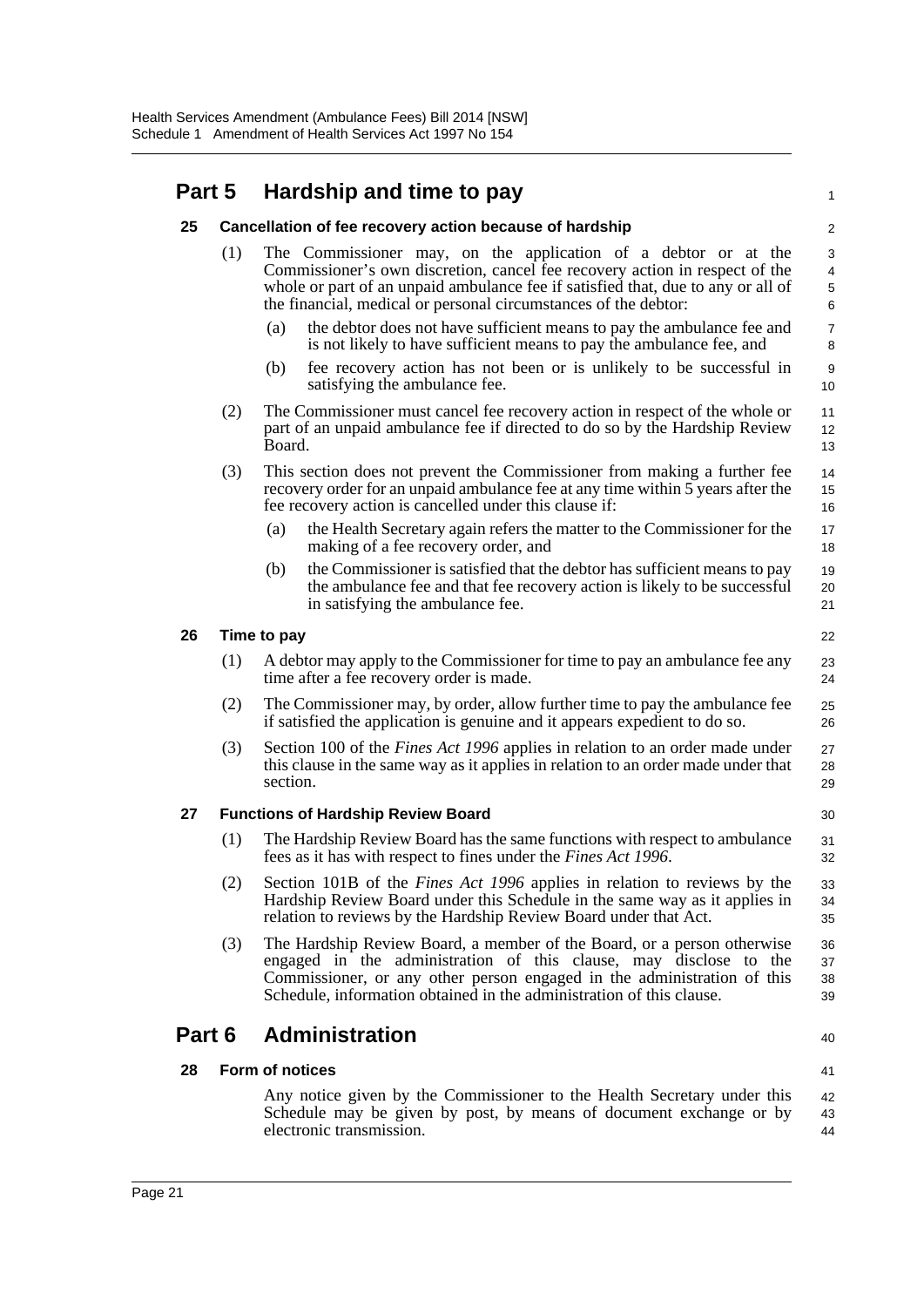| 29 |     | <b>Arrangements with Health Secretary</b>                                                                                                                                                                                         | $\mathbf{1}$             |
|----|-----|-----------------------------------------------------------------------------------------------------------------------------------------------------------------------------------------------------------------------------------|--------------------------|
|    | (1) | The Commissioner may enter into arrangements with the Health Secretary for<br>the payment to the Health Secretary of ambulance fees that are recovered<br>under this Schedule.                                                    | 2<br>3<br>4              |
|    | (2) | The arrangements may permit the Commissioner to deduct or retain from any<br>amount paid to the Health Secretary a fee or payment for services provided<br>under this Schedule.                                                   | 5<br>6<br>$\overline{7}$ |
|    | (3) | An ambulance fee recovered under this Schedule is, when recovered, payable<br>in accordance with those arrangements.                                                                                                              | 8<br>9                   |
|    | (4) | This clause does not affect the requirements of this Schedule with respect to<br>the payment of fee recovery costs.                                                                                                               | 10<br>11                 |
| 30 |     | <b>Delegation</b>                                                                                                                                                                                                                 | 12                       |
|    | (1) | The Commissioner may delegate to any person employed in the Public Service<br>any function of the Commissioner under this Act, other than this power of<br>delegation.                                                            | 13<br>14<br>15           |
|    | (2) | The Commissioner may delegate to any person any of the following functions<br>of the Commissioner:                                                                                                                                | 16<br>17                 |
|    |     | the function of serving notice of a fee recovery order on a debtor,<br>(a)                                                                                                                                                        | 18                       |
|    |     | the function of serving (but not issuing) an order for examination.<br>(b)                                                                                                                                                        | 19                       |
| 31 |     | <b>Exercise of enforcement functions</b>                                                                                                                                                                                          | 20                       |
|    | (1) | An enforcement function may be exercised by the Commissioner or by any<br>person employed in the Public Service who is authorised by the Commissioner<br>to exercise that function.                                               | 21<br>22<br>23           |
|    | (2) | A person authorised to exercise enforcement functions is an <i>enforcement</i><br><i>officer</i> for the purposes of this Schedule.                                                                                               | 24<br>25                 |
|    | (3) | The Commissioner and any enforcement officers have, in the exercise of<br>enforcement functions, the same protection and immunities as officers of a<br>court.                                                                    | 26<br>27<br>28           |
|    | (4) | In this clause, <i>enforcement function</i> means a function of the Commissioner of<br>making or issuing an order or warrant under this Schedule.                                                                                 | 29<br>30                 |
| 32 |     | <b>Disclosure of information</b>                                                                                                                                                                                                  | 31                       |
|    | (1) | The Commissioner, or any other person engaged in the administration of this<br>Schedule, may disclose personal information obtained in relation to a person<br>in the administration or execution of this Schedule or Chapter 5A: | 32<br>33<br>34           |
|    |     | in connection with the administration or execution of this Schedule or<br>(a)<br>Chapter 5A (including for the purpose of the recovery of an ambulance<br>fee), or                                                                | 35<br>36<br>37           |
|    |     | (b)<br>to the Health Secretary or a delegate of the Health Secretary for the<br>purposes of the administration or execution of Chapter 5A, or                                                                                     | 38<br>39                 |
|    |     | with the consent of the person to whom the information relates or at the<br>(c)<br>request of a person acting on behalf of the person to whom the<br>information relates, or                                                      | 40<br>41<br>42           |
|    |     | to the Hardship Review Board, or<br>(d)                                                                                                                                                                                           | 43                       |
|    |     | (e)<br>as authorised or required by or under this Act or any other Act or law.                                                                                                                                                    | 44                       |
|    |     |                                                                                                                                                                                                                                   |                          |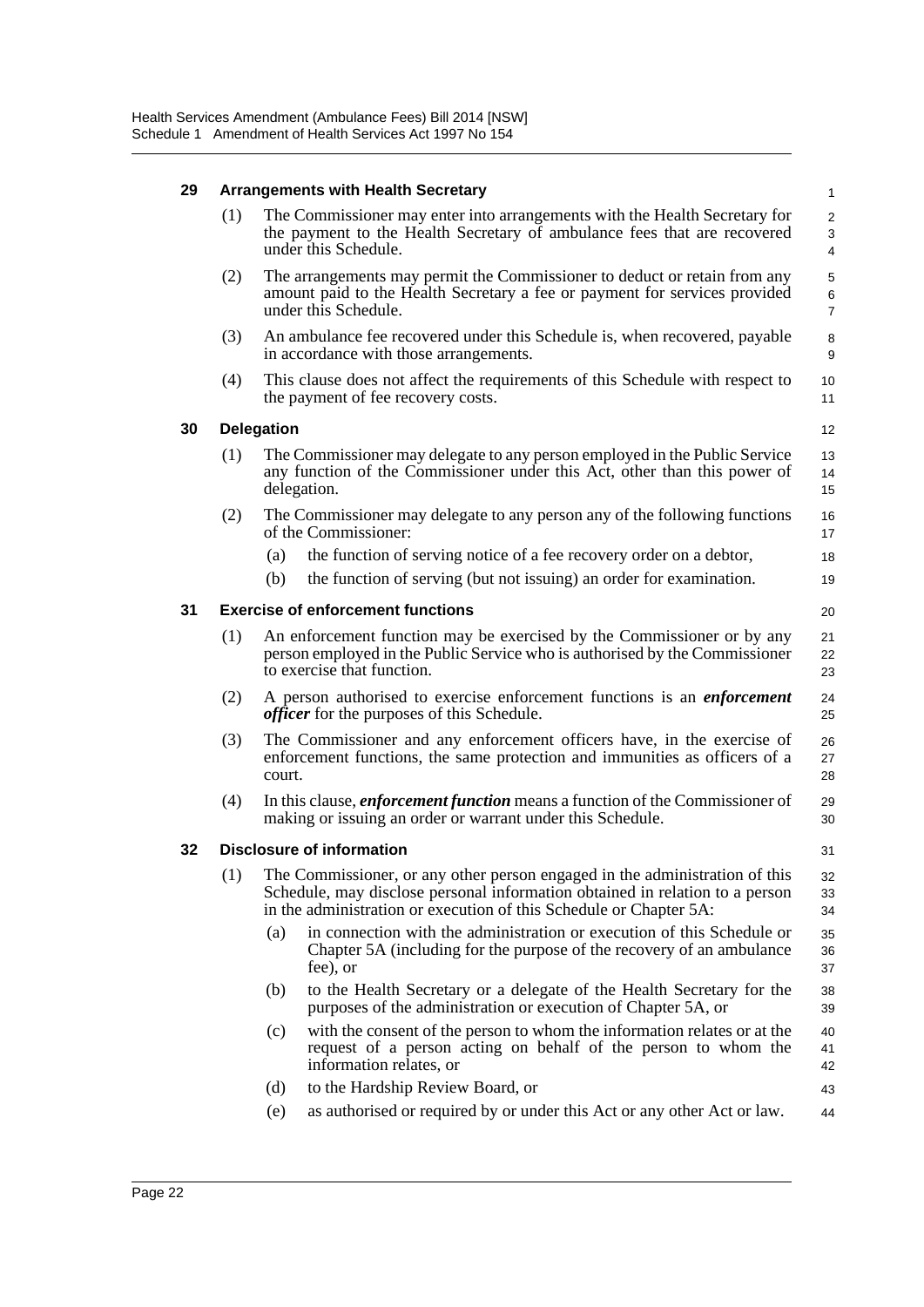|    | (2) |       | Without limiting subclause $(1)$ (a), personal information may be disclosed to<br>an employer or past employer of a debtor for the purposes of the<br>administration, enforcement or execution of a garnishee order.                                                                   | $\mathbf{1}$<br>$\overline{c}$<br>3 |
|----|-----|-------|----------------------------------------------------------------------------------------------------------------------------------------------------------------------------------------------------------------------------------------------------------------------------------------|-------------------------------------|
|    | (3) |       | A person engaged in the administration of this Schedule must not disclose any<br>personal information obtained in relation to any person in the administration<br>or execution of this Schedule or Chapter 5A except as authorised or required<br>by this Act or any other Act or law. | 4<br>5<br>6<br>$\overline{7}$       |
|    |     |       | Maximum penalty: 100 penalty units.                                                                                                                                                                                                                                                    | 8                                   |
|    | (4) |       | In this clause:                                                                                                                                                                                                                                                                        | 9                                   |
|    |     | 2002. | <b>personal information</b> means personal information under the <i>Privacy and</i><br>Personal Information Protection Act 1998 or personal information that is<br>health information under the Health Records and Information Privacy Act                                             | 10<br>11<br>12<br>13                |
| 33 |     |       | <b>Administrative provisions of Fines Act 1996 apply</b>                                                                                                                                                                                                                               | 14                                  |
|    | (1) |       | The administrative provisions of the <i>Fines Act 1996</i> apply in respect of the<br>exercise of functions under this Schedule in the same way as they apply in<br>respect of the exercise of functions under that Act.                                                               | 15<br>16<br>17                      |
|    | (2) |       | In this clause, the <i>administrative provisions</i> of the <i>Fines Act 1996</i> are:                                                                                                                                                                                                 | 18                                  |
|    |     | (a)   | section 102, and                                                                                                                                                                                                                                                                       | 19                                  |
|    |     | (b)   | Part 8, except sections 116A, 116B, 117A and 117B.                                                                                                                                                                                                                                     | 20                                  |
| 34 |     |       | Interpretation of Fines Act 1996 provisions that are applied by this Schedule                                                                                                                                                                                                          | 21                                  |
|    | (1) |       | A provision of this Schedule that applies a provision of the <i>Fines Act 1996</i> is<br>to be read subject to the modifications set out in this clause and to any other<br>modifications necessary or required under this Act.                                                        | 22<br>23<br>24                      |
|    | (2) |       | For the purposes of any such provision, a reference in the <i>Fines Act 1996</i> :                                                                                                                                                                                                     | 25                                  |
|    |     | (a)   | to the <i>Fines Act 1996</i> or a provision of that Act includes a reference to<br>this Schedule or a corresponding provision of this Schedule, and                                                                                                                                    | 26<br>27                            |
|    |     | (b)   | to a fine, fine defaulter or fine enforcement order includes a reference<br>to an ambulance fee, debtor or fee recovery order respectively, and                                                                                                                                        | 28<br>29                            |
|    |     | (c)   | to enforcement action or other action in respect of a fine includes a<br>reference to fee recovery action or other action in respect of an<br>ambulance fee, and                                                                                                                       | 30<br>31<br>32                      |
|    |     | (d)   | to the writing off of an unpaid fine includes a reference to the<br>cancellation of fee recovery action in respect of an unpaid ambulance<br>fee, and                                                                                                                                  | 33<br>34<br>35                      |
|    |     | (e)   | to an order under that Act includes a reference to a corresponding order<br>under this Schedule, and                                                                                                                                                                                   | 36<br>37                            |
|    |     | (f)   | to an authorised officer under that Act includes a reference to an<br>enforcement officer under this Schedule, and                                                                                                                                                                     | 38<br>39                            |
|    |     | (g)   | to the regulations under that Act includes a reference to the regulations<br>under this Schedule, and                                                                                                                                                                                  | 40<br>41                            |
|    |     | (h)   | to a person engaged in the administration of that Act includes a<br>reference to a person engaged in the administration of this Schedule.                                                                                                                                              | 42<br>43                            |
|    | (3) |       | References to work and development orders and combined payment<br>arrangements are to be disregarded.                                                                                                                                                                                  | 44<br>45                            |
|    |     |       |                                                                                                                                                                                                                                                                                        |                                     |